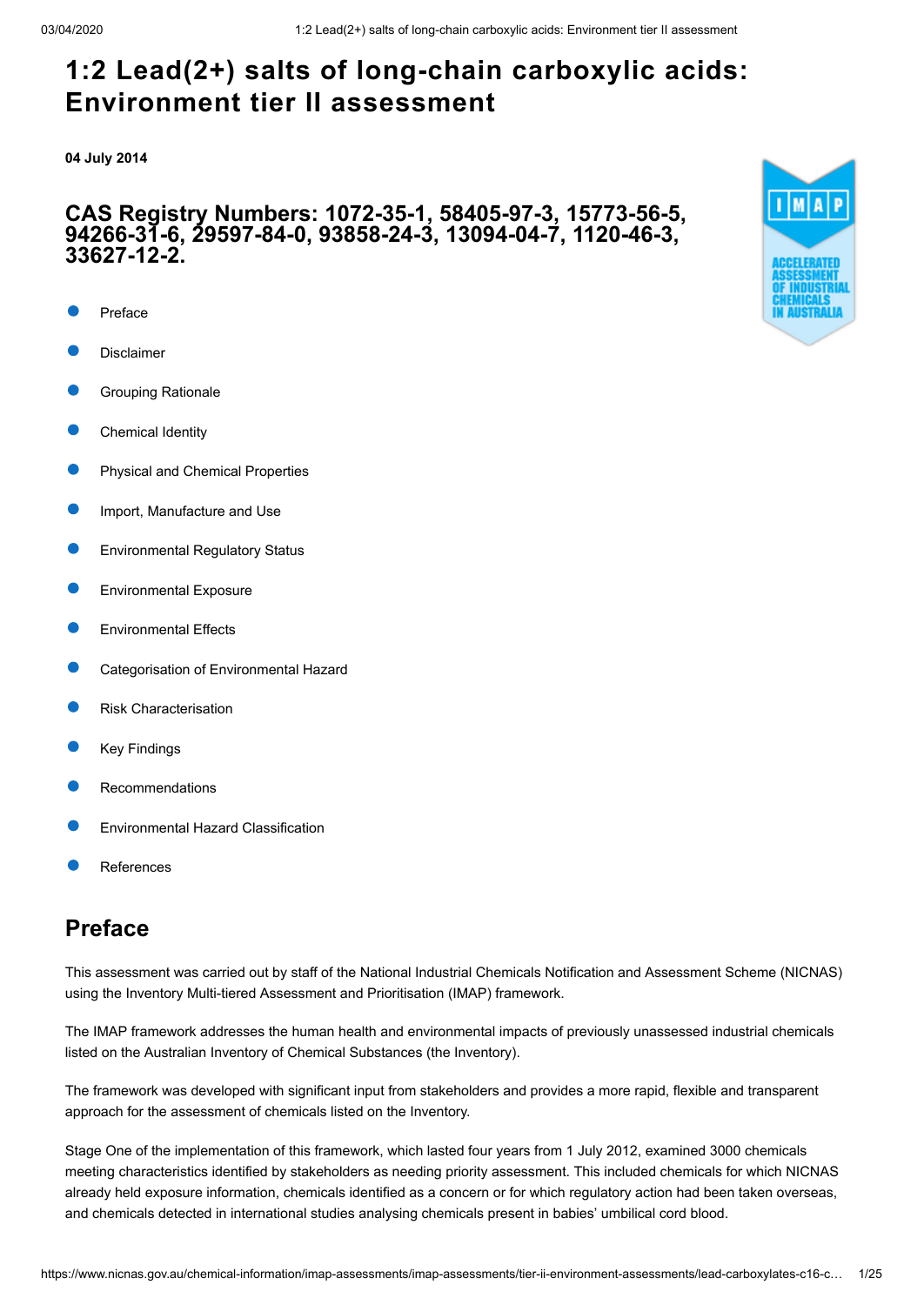Stage Two of IMAP began in July 2016. We are continuing to assess chemicals on the Inventory, including chemicals identified as a concern for which action has been taken overseas and chemicals that can be rapidly identified and assessed by using Stage One information. We are also continuing to publish information for chemicals on the Inventory that pose a low risk to human health or the environment or both. This work provides efficiencies and enables us to identify higher risk chemicals requiring assessment.

The IMAP framework is a science and risk-based model designed to align the assessment effort with the human health and environmental impacts of chemicals. It has three tiers of assessment, with the assessment effort increasing with each tier. The Tier I assessment is a high throughput approach using tabulated electronic data. The Tier II assessment is an evaluation of risk on a substance-by-substance or chemical category-by-category basis. Tier III assessments are conducted to address specific concerns that could not be resolved during the Tier II assessment.

These assessments are carried out by staff employed by the Australian Government Department of Health and the Australian Government Department of the Environment and Energy. The human health and environment risk assessments are conducted and published separately, using information available at the time, and may be undertaken at different tiers.

This chemical or group of chemicals are being assessed at Tier II because the Tier I assessment indicated that it needed further investigation.

For more detail on this program please visit: [www.nicnas.gov.au](https://www.nicnas.gov.au/).

## <span id="page-1-0"></span>**Disclaimer**

NICNAS has made every effort to assure the quality of information available in this report. However, before relying on it for a specific purpose, users should obtain advice relevant to their particular circumstances. This report has been prepared by NICNAS using a range of sources, including information from databases maintained by third parties, which include data supplied by industry. NICNAS has not verified and cannot guarantee the correctness of all information obtained from those databases. Reproduction or further distribution of this information may be subject to copyright protection. Use of this information without obtaining the permission from the owner(s) of the respective information might violate the rights of the owner. NICNAS does not take any responsibility whatsoever for any copyright or other infringements that may be caused by using this information.

[Acronyms & Abbreviations](http://www.nicnas.gov.au/chemical-information/imap-assessments/acronyms-and-abbreviations)

# <span id="page-1-1"></span>**Grouping Rationale**

This Tier II assessment considers the environmental risks associated with industrial uses of the lead(2+) salts of nine closely related carboxylic acids:

Octadecanoic acid, lead(2+) salt (Lead distearate) Octadecanoic acid, 12-hydroxy-, lead(2+) salt (2:1) (Lead bis(12-hydroxystearate)) Hexadecanoic acid, lead(2+) salt (Lead dipalmitate) Eicosanoic acid, lead(2+) salt (2:1) (Lead diicosanoate) Docosanoic acid, lead(2+) salt (Lead dibehenate) 9-Hexadecenoic acid, lead(2+) salt, (*Z*)- (Lead dipalmitoleate) 9-Octadecenoic acid, 12-hydroxy-, lead(2+) salt (2:1), [*R*-(*Z*)] (Lead diricinoleate) 9-Octadecenoic acid, lead(2+) salt, (*Z*)- (Lead dioleate) 9,12-Octadecadienoic acid, (*Z*,*Z*)-, lead(2+) salt (Lead dilinoleate)

The parent carboxylic acids for these salts are all long-chain (greater than C $_{\rm 12}$ ) naturally occurring saturated, mono-unsaturated, di-unsaturated or hydroxylated fatty acids. The lead(2+) salts of these acids are a subset of a large class of industrially important metal salts of fatty acids collectively identified as metallic soaps. This subset of metallic soaps is of definite chemical composition based on their Chemical Abstracts Service chemical names and formulae as listed in the Australian Inventory of Chemical Substances (the Inventory). The entries on the Inventory specify the ratio of lead(2+) to carboxylic acid in these salts as 1:2.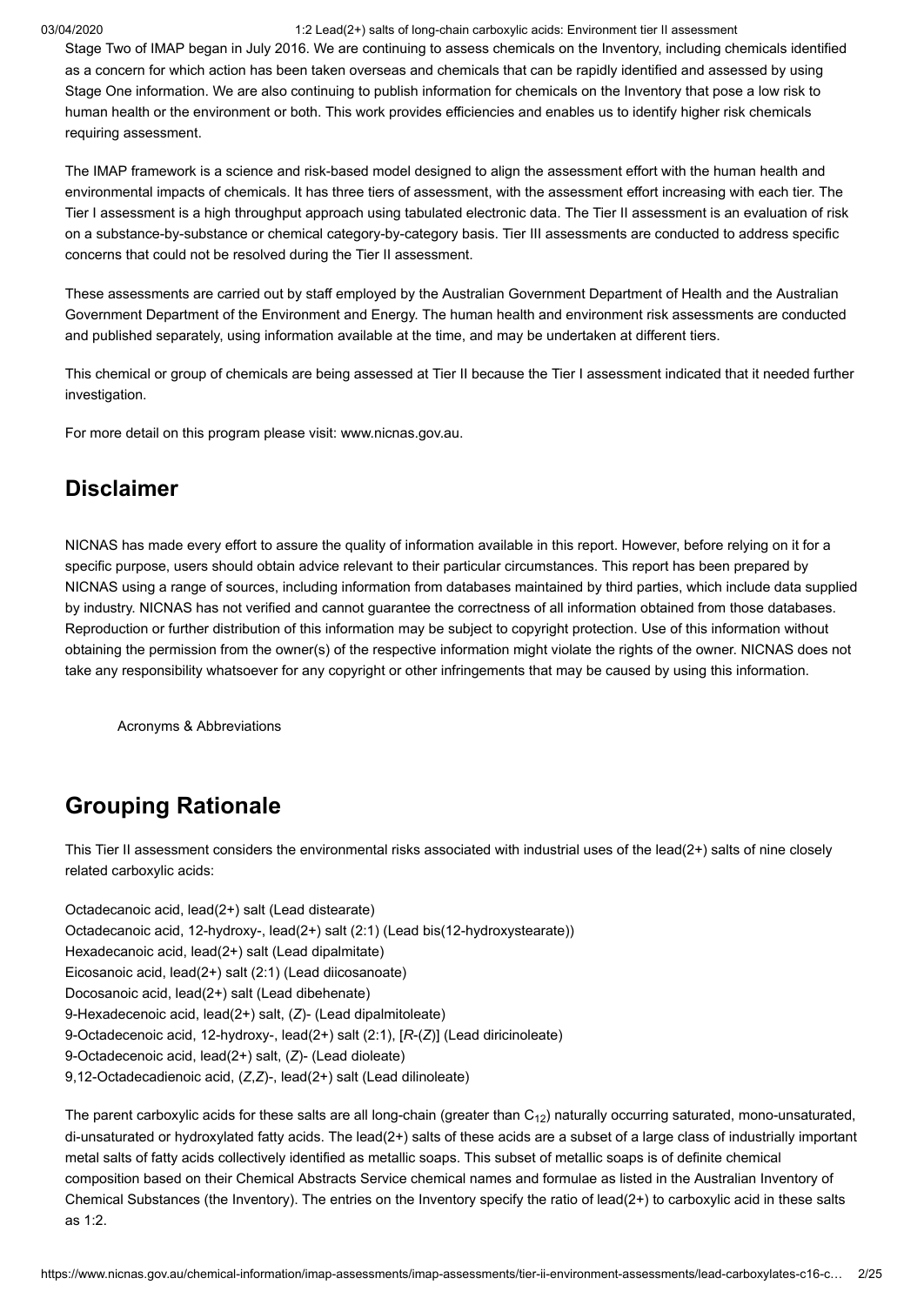The risk assessment of these chemicals has been conducted as a group because all nine substances are well-defined lead salts of structurally and chemically similar long-chain fatty acids. Although these salts are sparingly soluble in water, they can all potentially release toxic lead(2+) ions which provides a common source of toxicity for each of these substances. Furthermore, the potential environmental exposure pathways for chemicals in this group are similar based on specific industrial uses as stabilisers in polyvinyl chloride (PVC) plastics, as well as potential uses in paints, coatings and greases. Based on these considerations, the chemicals in this group are each expected to have generally similar environmental fate and ecotoxicity profiles.

The chemicals in this group are related to the chemicals assessed as part of the Lead Salts of Long-Chain Carboxylic Acids group. Both groups of chemicals are structurally similar, but they may have some minor compositional differences. Although they have been assessed as separate groups, persons interested in the chemicals assessed here should also consider those assessed under the Lead Salts of Long-Chain Carboxylic Acids group assessment.

# <span id="page-2-0"></span>**Chemical Identity**

| <b>CAS RN</b>               | 1072-35-1                                                                                       |
|-----------------------------|-------------------------------------------------------------------------------------------------|
| <b>Chemical Name</b>        | Octadecanoic acid, lead(2+) salt                                                                |
| Synonyms                    | Lead distearate<br>Lead distearate, pure<br>Neutral lead distearate<br>Lead(2+) dioctadecanoate |
| <b>Structural Formula</b>   | 吖<br>CH <sub>3</sub>                                                                            |
| Molecular Formula           | $C_{36}H_{70}O_4Pb$                                                                             |
| Molecular Weight<br>(g/mol) | 774.14                                                                                          |
| <b>SMILES</b>               | [Pb++].CCCCCCCCCCCCCCCCCC(=O)<br>[O-].CCCCCCCCCCCCCCCCCC(=O)[O-]                                |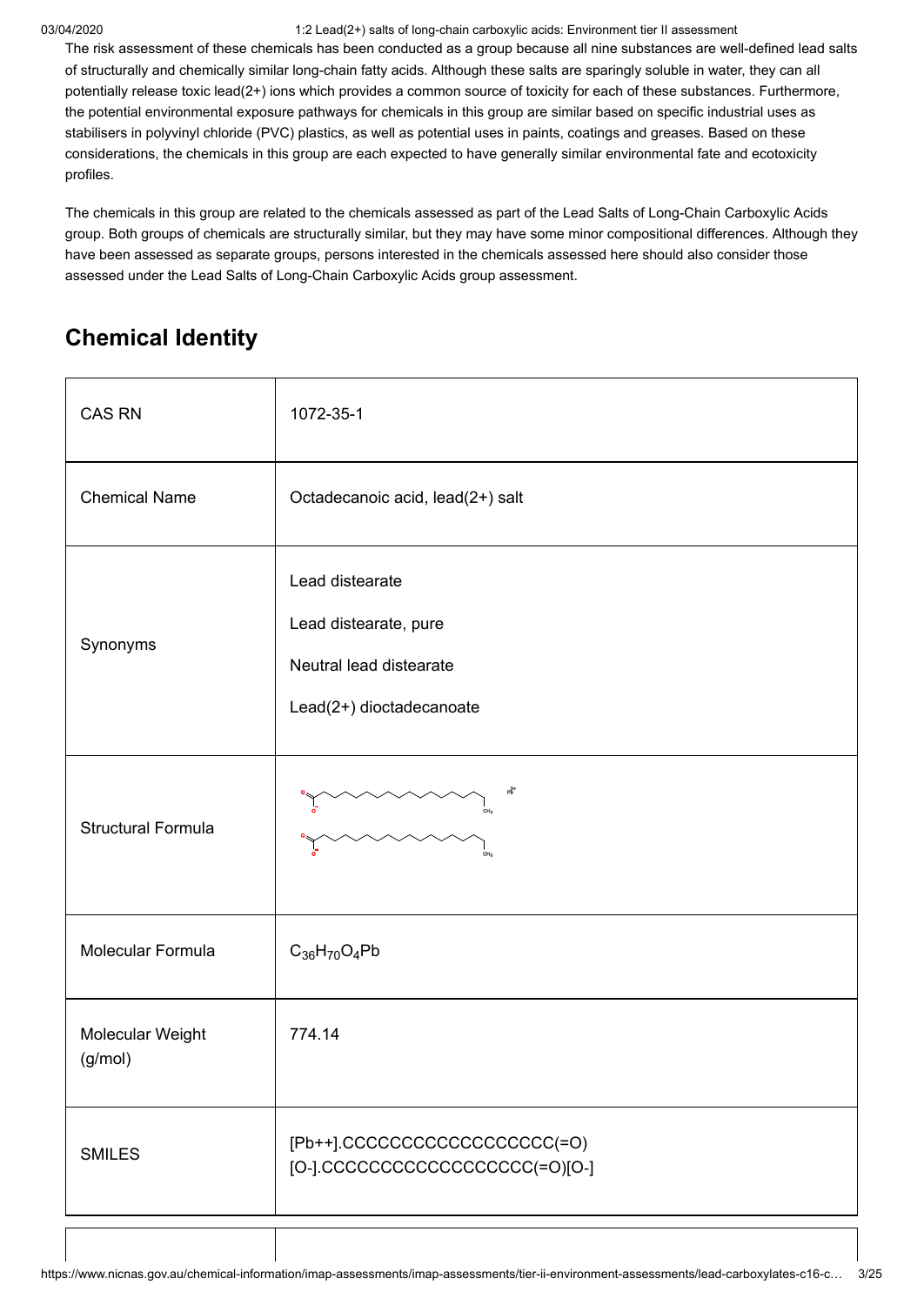| 03/04/2020 | 1:2 Lead(2+) salts of long-chain carboxylic acids: Environment tier II assessment |
|------------|-----------------------------------------------------------------------------------|
| CAS RN     | 58405-97-3                                                                        |

| 04/2020<br><b>CAS RN</b>    | 1:2 Lead(2+) saits of long-chain carboxylic acids: Environment tier if assessment<br>58405-97-3<br>Octadecanoic acid, 12-hydroxy-, lead(2+) salt (2:1) |  |
|-----------------------------|--------------------------------------------------------------------------------------------------------------------------------------------------------|--|
| <b>Chemical Name</b>        |                                                                                                                                                        |  |
| Synonyms                    | Lead bis(12-hydroxystearate)<br>Lead(2+) bis(12-hydroxyoctadecanoate)                                                                                  |  |
| <b>Structural Formula</b>   | 略<br>CH <sub>3</sub>                                                                                                                                   |  |
| Molecular Formula           | $C_{36}H_{70}O_6Pb$                                                                                                                                    |  |
| Molecular Weight<br>(g/mol) | 806.14                                                                                                                                                 |  |
| <b>SMILES</b>               | [Pb++].CCCCCCC(O)CCCCCCCCCCC(=O)<br>[O-].CCCCCCC(O)CCCCCCCCCCC(=O)[O-]                                                                                 |  |
| <b>CAS RN</b>               | 15773-56-5                                                                                                                                             |  |
| <b>Chemical Name</b>        | Hexadecanoic acid, lead(2+) salt                                                                                                                       |  |
| Synonyms                    | Lead dipalmitate<br>Lead(2+) dihexadecanoate                                                                                                           |  |
| <b>Structural Formula</b>   | РÊ,<br>CH <sub>3</sub>                                                                                                                                 |  |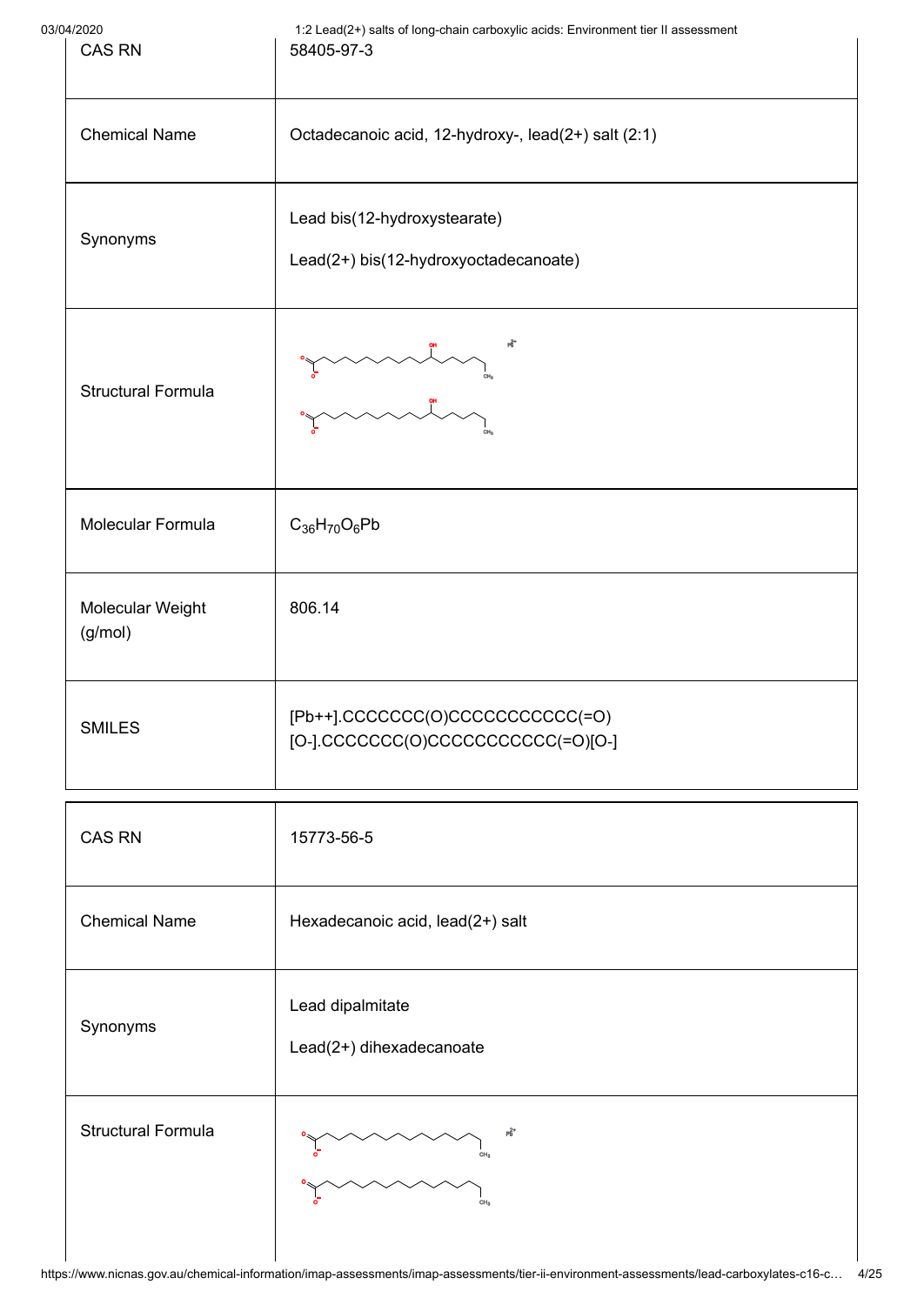| 03/04/2020                                                                                  | 1:2 Lead(2+) salts of long-chain carboxylic acids: Environment tier II assessment |          |
|---------------------------------------------------------------------------------------------|-----------------------------------------------------------------------------------|----------|
| Molecular Formula                                                                           | $C_{32}H_{62}O_4Pb$                                                               |          |
| Molecular Weight<br>(g/mol)                                                                 | 718.03                                                                            |          |
| <b>SMILES</b>                                                                               | [Pb++].CCCCCCCCCCCCCCCC(=O)[O-].CCCCCCCCCCCCCCCC(=O)<br>$[O-]$                    |          |
| <b>CAS RN</b><br>94266-31-6<br><b>Chemical Name</b><br>Eicosanoic acid, lead(2+) salt (2:1) |                                                                                   |          |
|                                                                                             |                                                                                   | Synonyms |
| <b>Structural Formula</b>                                                                   | 啼                                                                                 |          |
| <b>Molecular Formula</b>                                                                    | $C_{40}H_{78}O_4Pb$                                                               |          |
| Molecular Weight<br>(g/mol)                                                                 | 830.25                                                                            |          |
| <b>SMILES</b>                                                                               | [Pb++].CCCCCCCCCCCCCCCCCCCC(=O)<br>[O-].CCCCCCCCCCCCCCCCCCCC(=O)[O-]              |          |

| <b>CAS RN</b> | 29597-84-0 |
|---------------|------------|
|               |            |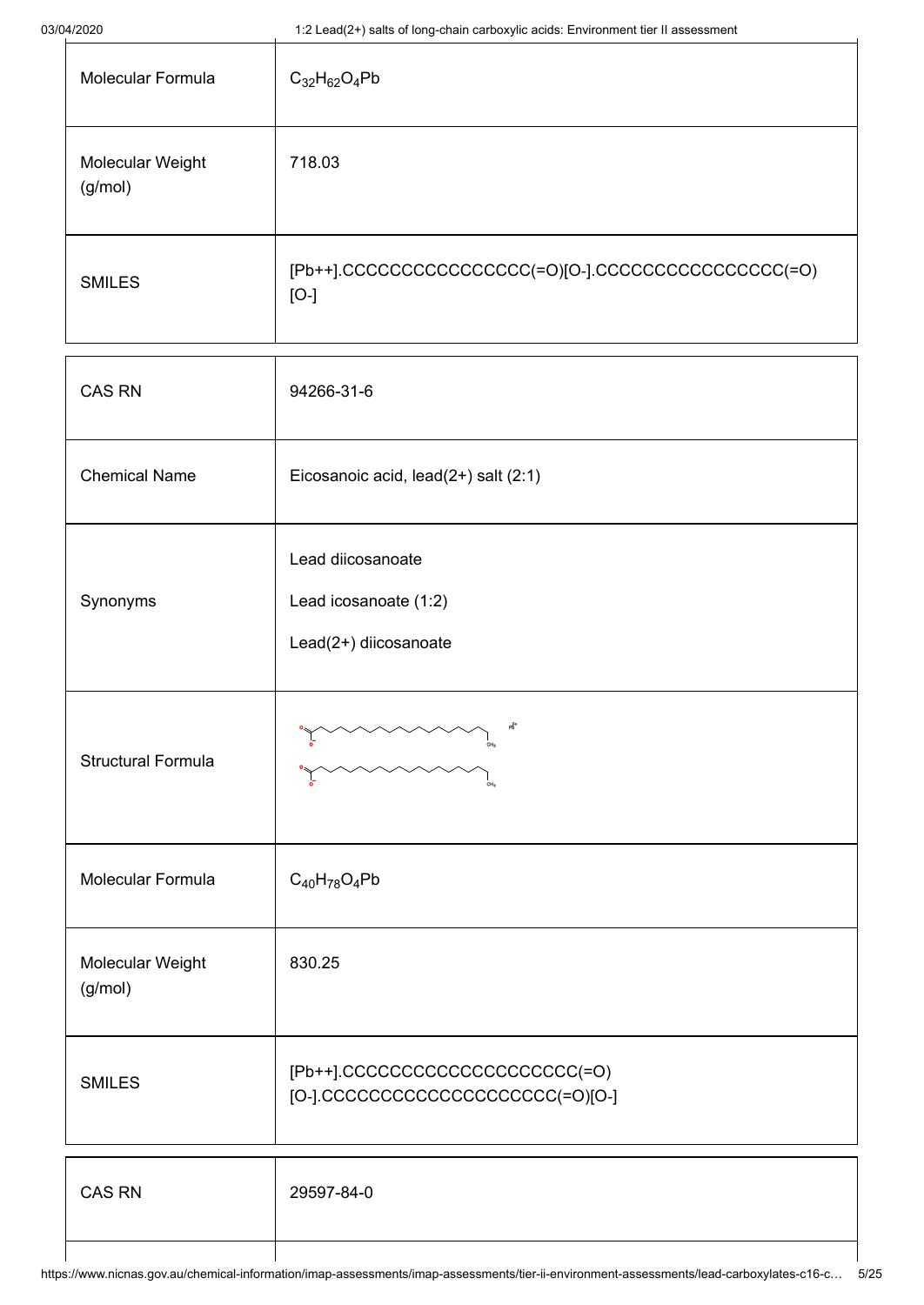| 03/04/2020<br><b>Chemical Name</b> |                             | 1:2 Lead(2+) salts of long-chain carboxylic acids: Environment tier II assessment<br>Docosanoic acid, lead(2+) salt |  |
|------------------------------------|-----------------------------|---------------------------------------------------------------------------------------------------------------------|--|
|                                    | Synonyms                    | Lead dibehenate<br>Lead(2+) didocosanoate                                                                           |  |
|                                    | <b>Structural Formula</b>   | mummu                                                                                                               |  |
|                                    | Molecular Formula           | $C_{44}H_{86}O_4Pb$                                                                                                 |  |
|                                    | Molecular Weight<br>(g/mol) | 886.35                                                                                                              |  |
|                                    | <b>SMILES</b>               | [Pb++].CCCCCCCCCCCCCCCCCCCCCCC(=O)<br>[O-].CCCCCCCCCCCCCCCCCCCCCC(=O)[O-]                                           |  |
| CAS RN<br>93858-24-3               |                             |                                                                                                                     |  |
|                                    | <b>Chemical Name</b>        | 9-Hexadecenoic acid, lead(2+) salt, (Z)-                                                                            |  |
|                                    | Synonyms                    | Lead dipalmitoleate<br>Lead(2+) di[(9Z)-hexadec-9-enoate]                                                           |  |
|                                    | <b>Structural Formula</b>   |                                                                                                                     |  |
|                                    |                             |                                                                                                                     |  |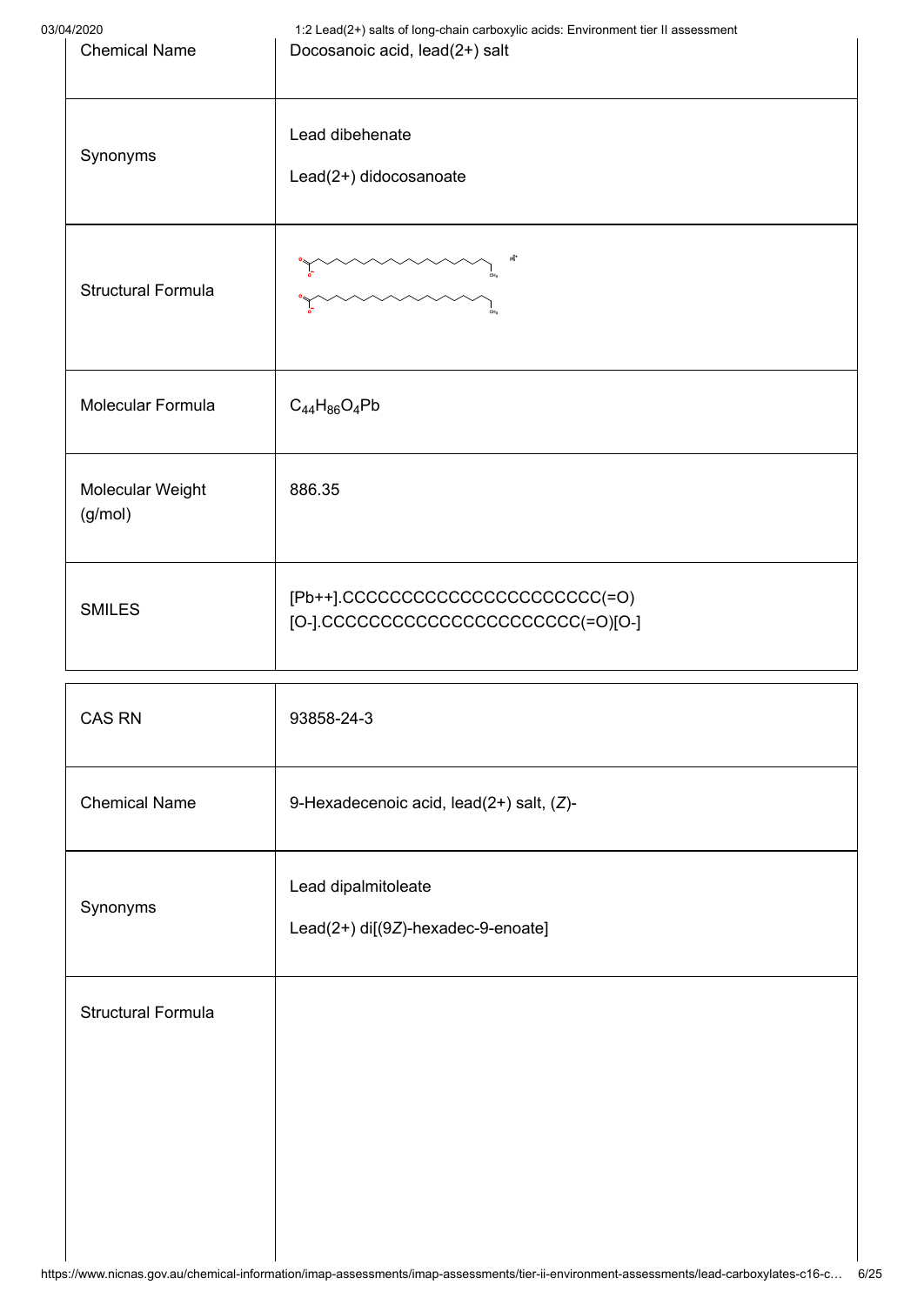|                             | $\mathsf{P}^{\mathsf{2+}}_\mathsf{D}$<br>CH <sub>3</sub><br>CH <sub>3</sub> |
|-----------------------------|-----------------------------------------------------------------------------|
| Molecular Formula           | $C_{32}H_{58}O_4Pb$                                                         |
| Molecular Weight<br>(g/mol) | 714.00                                                                      |
| <b>SMILES</b>               | [Pb++].CCCCCC/C=C\CCCCCCCC(=O)<br>[O-].CCCCCC/C=C\CCCCCCCC(=O)[O-]          |
| <b>CAS RN</b>               | 13094-04-7                                                                  |
| <b>Chemical Name</b>        | 9-Octadecenoic acid, 12-hydroxy-, lead(2+) salt (2:1), [R-(Z)]              |
| Synonyms                    | Lead diricinoleate<br>Lead(2+) bis[(9Z,12R)-12-hydroxyoctadec-9-enoate]     |
| <b>Structural Formula</b>   |                                                                             |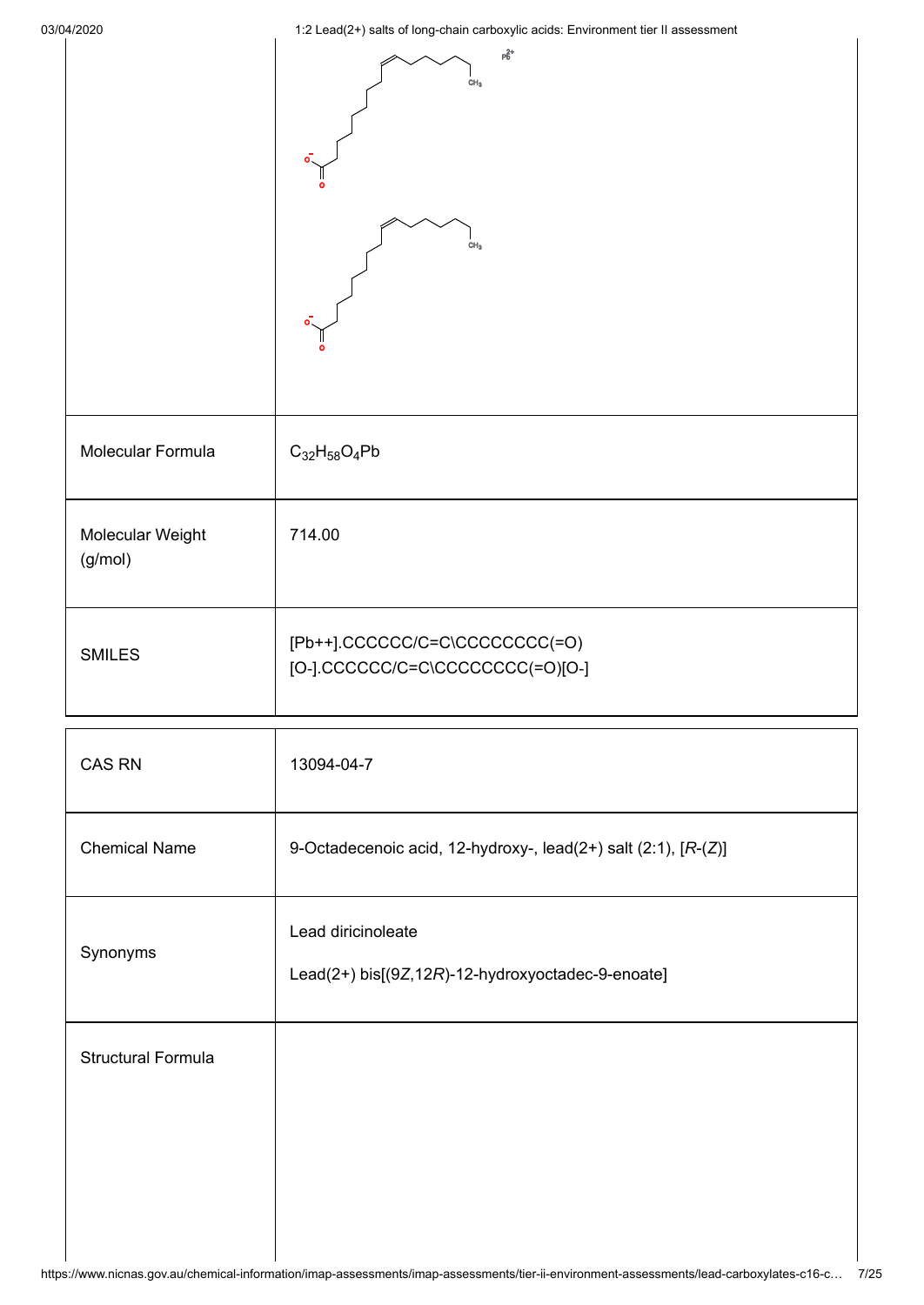|                             | $\mathsf{P}^\mathsf{2+}_\mathsf{D}$<br>HO<br>CH <sub>3</sub><br><b>H</b> 100<br>HO<br>CH <sub>3</sub>      |
|-----------------------------|------------------------------------------------------------------------------------------------------------|
| Molecular Formula           | $C_{36}H_{66}O_6Pb$                                                                                        |
| Molecular Weight<br>(g/mol) | 802.11                                                                                                     |
| <b>SMILES</b>               | $[Pb++].CCCCC[C@@] ([H])(O)C/C=C\backslash CCCCCCC(C=O)$<br>[O-].CCCCCC[C@@]([H])(O)C/C=C\CCCCCCCC(=O)[O-] |

| CAS RN                    | 1120-46-3                                           |
|---------------------------|-----------------------------------------------------|
| <b>Chemical Name</b>      | 9-Octadecenoic acid, lead(2+) salt, (Z)-            |
| Synonyms                  | Lead dioleate<br>Lead(2+) di[(9Z)-octadec-9-enoate] |
| <b>Structural Formula</b> |                                                     |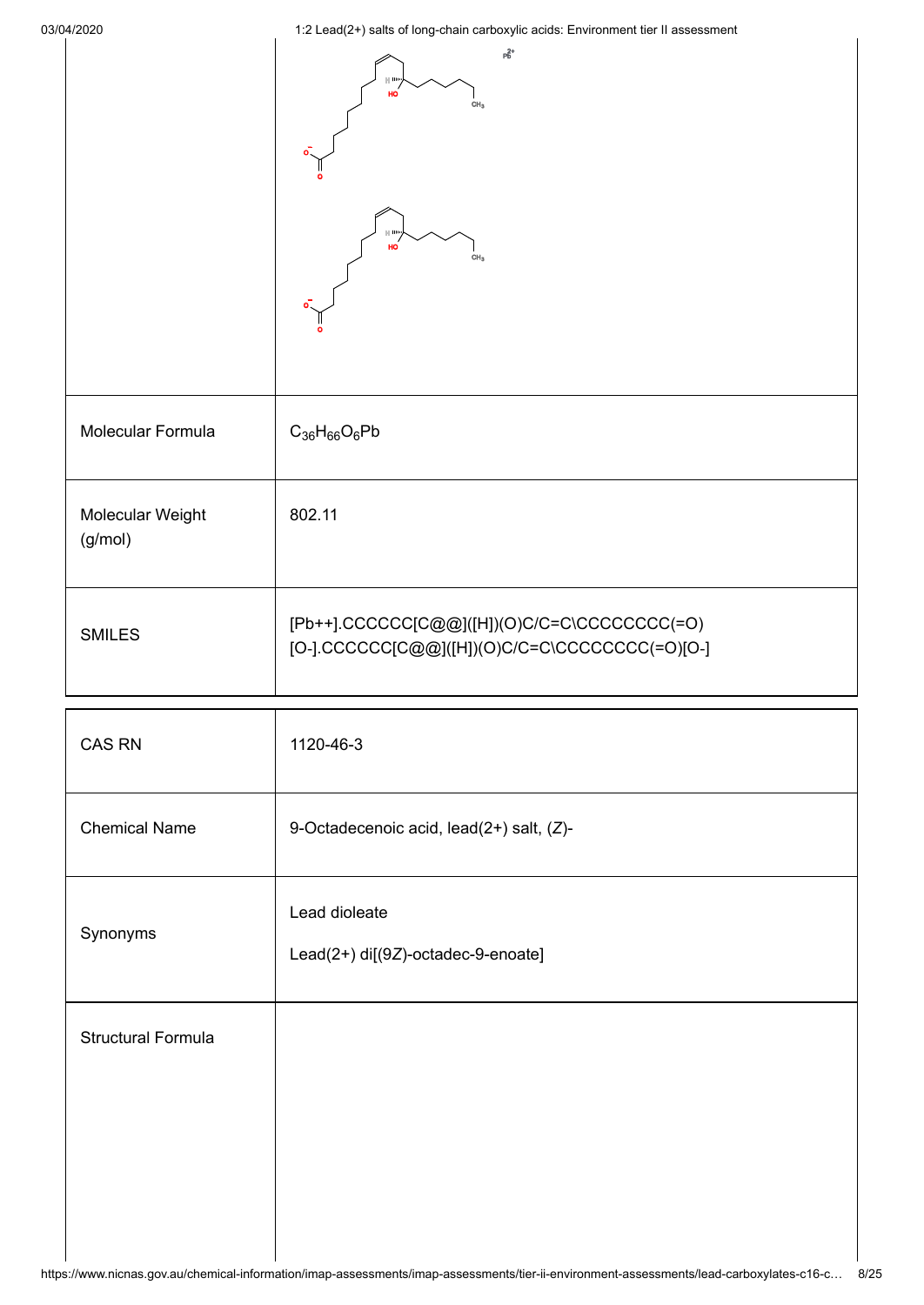|                             | $p_6^{2+}$<br>CH <sub>3</sub><br>CH <sub>3</sub>                       |
|-----------------------------|------------------------------------------------------------------------|
| Molecular Formula           | $C_{36}H_{66}O_4Pb$                                                    |
| Molecular Weight<br>(g/mol) | 770.11                                                                 |
| <b>SMILES</b>               | [Pb++].CCCCCCCC/C=C\CCCCCCCC(=O)<br>[O-].CCCCCCCC/C=C\CCCCCCCC(=O)[O-] |
| <b>CAS RN</b>               | 33627-12-2                                                             |
| <b>Chemical Name</b>        | 9,12-Octadecadienoic acid, (Z,Z)-, lead(2+) salt                       |
| Synonyms                    | Lead dilinoleate<br>Lead(2+) di[(9Z,12Z)-octadeca-9,12-dienoate]       |
| <b>Structural Formula</b>   | CH <sub>3</sub><br>CH <sub>3</sub><br>$p_b^{2+}$                       |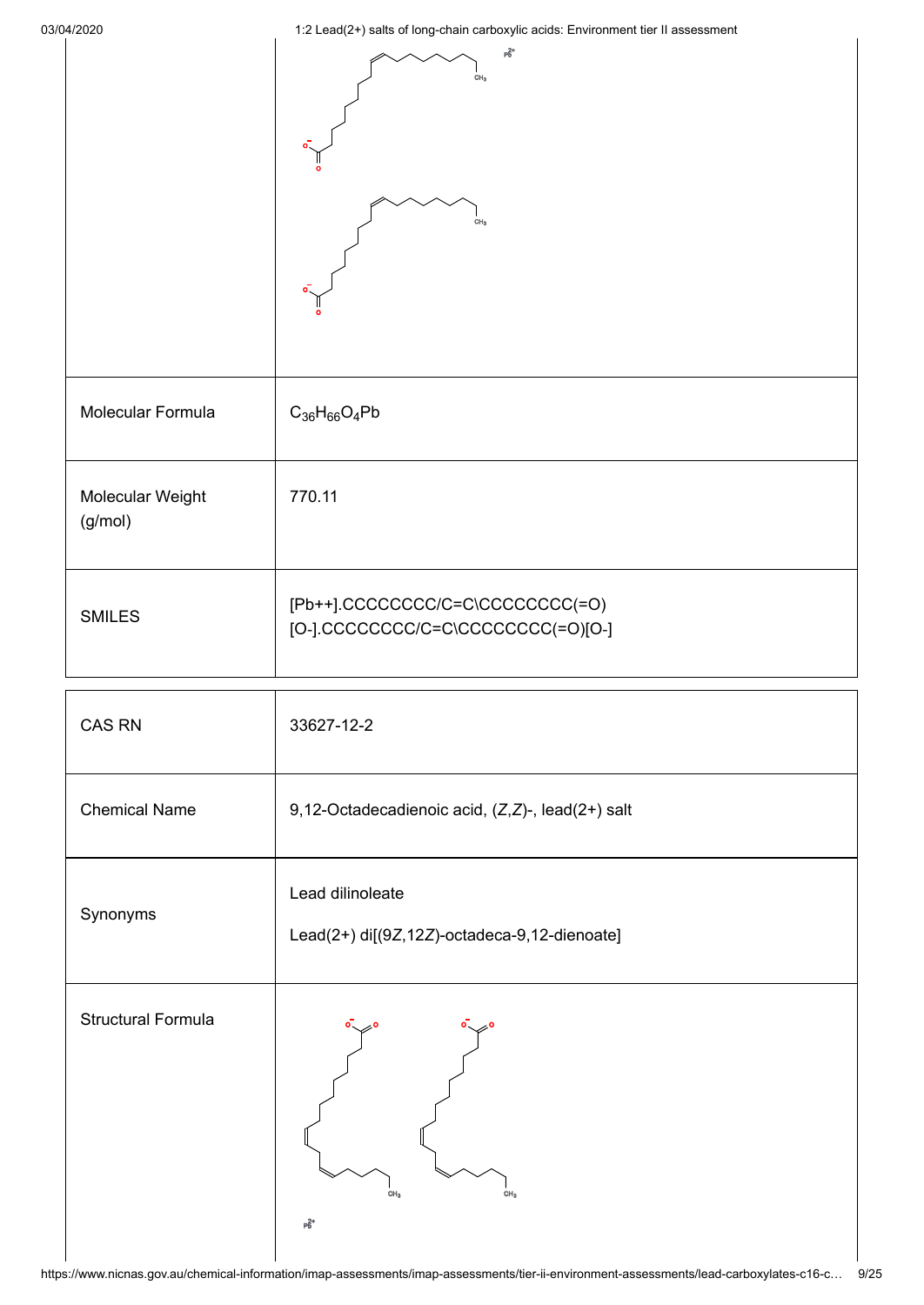| <b>Molecular Formula</b>    | $C_{36}H_{62}O_4Pb$                                                            |
|-----------------------------|--------------------------------------------------------------------------------|
| Molecular Weight<br>(g/mol) | 766.08                                                                         |
| <b>SMILES</b>               | [Pb++].CCCCC/C=C\C/C=C\CCCCCCCCC(=O)<br>[O-].CCCCC/C=C\C/C=C\CCCCCCCCC(=O)[O-] |

# <span id="page-9-0"></span>**Physical and Chemical Properties**

Lead distearate is a white solid with a melting point of 125°C ([LMC, 2013;](#page-22-0) [Nora and Koenen, 2012](#page-22-1)). The commercially produced substance has a free fatty acid content of 1% w/w and a total lead content of 27‑28% w/w. Limited physical property data are available for the remaining chemicals in this group. However, the lead(2+) salts of other fatty acids in this group are all expected to be solids under ambient conditions based on the typical properties of metallic soaps ([Nora and Koenen, 2012](#page-22-1)).

The metallic soaps of divalent (2+) metal ions are well known to be only sparingly soluble in water ([Nora and Koenen, 2012](#page-22-1)). A number of studies of the solubility of various divalent metallic soaps show the lead(2+) soaps typically dissociate in water to release lead(2+) ions and fatty acids in the form of carboxylate mono-anions. These studies also clearly demonstrate that the water solubility of metallic soaps decreases as the length of the fatty acid carbon chain increases. Additionally, these studies have shown that the lead(2+) salts are typically the least soluble of the divalent metal salts of fatty acids ([Hunter and Liss, 1976;](#page-22-2) [Mauchauffee, et al., 2008 \)](#page-22-3).

Solubility products (K<sub>sp</sub>s), which are a quantitative measure of the position of the solubility equilibrium, are available for lead dipalmitate and lead distearate [\(Hunter and Liss, 1976](#page-22-2)). The measurements, obtained at 25°C and an ionic strength of 0.1 M (NaCl), are presented in the following table. The concentrations of lead(2+) ions at saturation were calculated using an activity coefficient of 0.586 M, as used in the original study:

| Chemical                                | Lead dipalmitate         | Lead distearate            |
|-----------------------------------------|--------------------------|----------------------------|
| $K_{sp}$                                | $6.31 \times 10^{-22}$   | $1.99 \times 10^{-24}$     |
| Lead(2+) Concentration at<br>Saturation | $20 \times 10^{-3}$ mg/L | $2.84 \times 10^{-3}$ mg/L |

No quantitative water solubility data have been identified for lead diicosanoate (di-C $_{20}$ ) and lead dibehenate (di-C $_{22}$ ). However, both of these salts are expected to be less soluble than lead distearate (di-C<sub>18</sub>) based on the observed trend in solubility for metallic soaps.

Further, no quantitative water solubility data have been identified for the other salts in this group. Based on the measured solubility products for the salts of saturated fatty acid analogues, it can be assumed that the salts of the other fatty acids in this group are also sparingly soluble in water. However, the lead(2+) concentration at saturation cannot be estimated for these salts.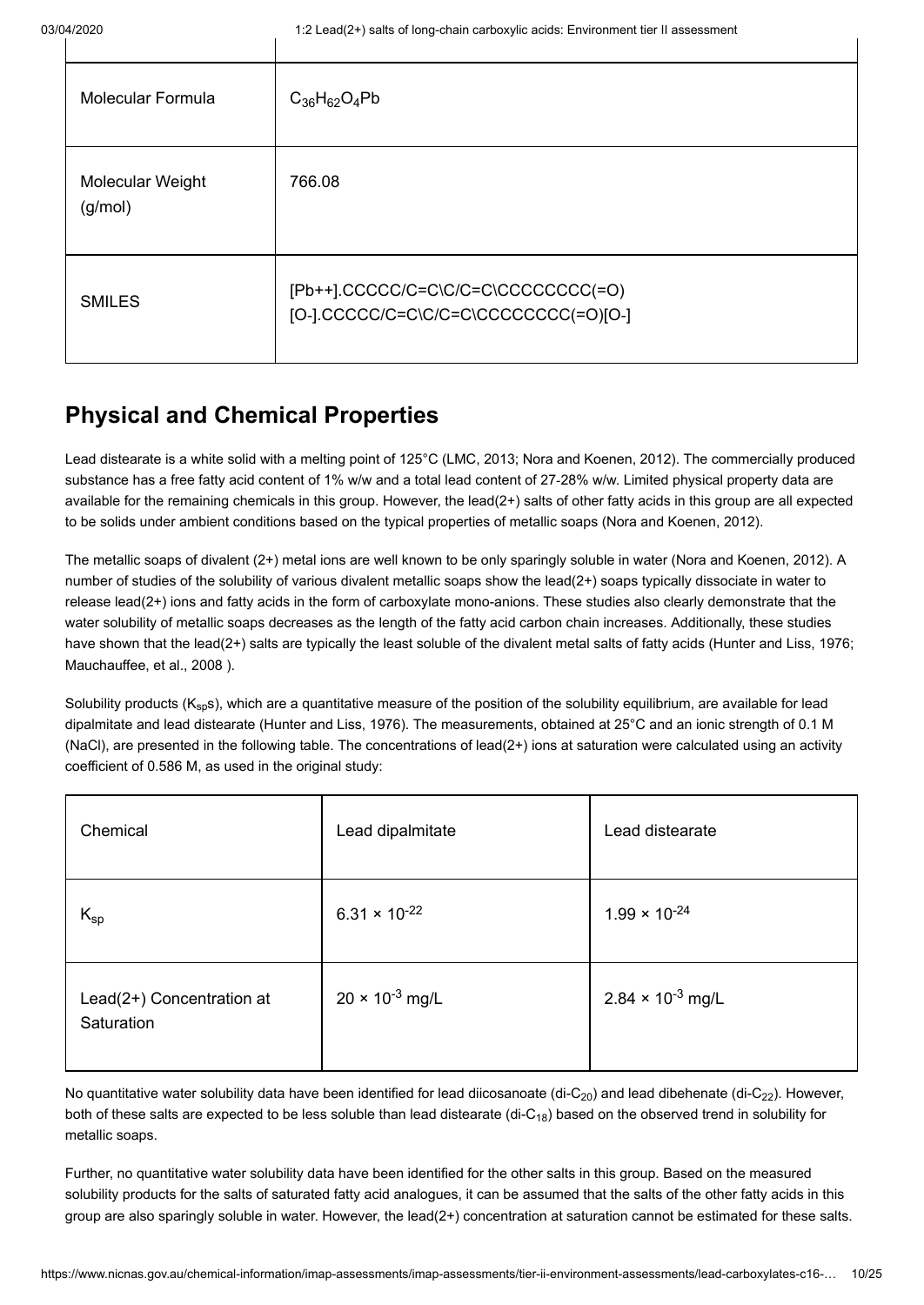# <span id="page-10-0"></span>**Import, Manufacture and Use**

## **Australia**

Lead distearate has been reported to be used in Australia predominantly in the production of non-pressurised PVC pipe products as an additive and stabiliser. The chemical was listed on the 2002 High Volume Industrial Chemical List (HVICL) with a reported annual introduction volume between 1000 and 9999 tonnes. However, the chemical is not listed on the most recent HVICL, published in 2006 [\(EPT, 2003](#page-22-4); [NICNAS, 2006](#page-22-5); [2013](#page-22-6); [2014](#page-22-7)).

In 2012, the Vinyl Council Australia announced that all signatories to their Product Stewardship Program had completed a phase out of lead-based stabiliser compounds in PVC products ([Vinyl Council Australia, 2012](#page-24-0)). The sole manufacturer of PVC resin in Australia, which supplies two thirds of domestic demand, is a signatory to the program. In addition, several PVC product [manufacturers, key additives suppliers and PVC importers are also signatories \(C](#page-24-1)[hemiplas, 2012](#page-21-1)[;](#page-24-1) [Tilley, 201](#page-23-0)[3; Vinyl Council](#page-24-1) Australia, 2014).

No specific Australian use, import or manufacturing information has been identified for the remaining chemicals in this group.

## **International**

Available information shows that lead(2+) salts of long-chain fatty acids were widely used historically as additives in extreme pressure greases [\(Calhoun, 1960;](#page-21-2) [OECD, 2004;](#page-23-1) [Shugarman, 2003](#page-23-2)), with some information also suggesting use as driers in paint [\(Schwartz, 2012](#page-23-3)). Further available information indicates that lead distearate has recent reported industrial use as a stabiliser in the manufacture of PVC products [\(Health Canada, 2013;](#page-22-8) [Nordic Council of Ministers, 2013](#page-22-9); [PVC Europe, 2014 \)](#page-23-4).

Lead distearate was reported to be used in some Nordic countries between 2009 and 2011 ([Nordic Council of Ministers, 2013\)](#page-22-9). However, it is noted that lead distearate – alongside all chemicals in this group – is only pre-registered under the Registration, Evaluation, Authorisation and Restriction of Chemicals (REACH) legislation ([ECHA, 2014b\)](#page-21-3). Therefore, it can be assumed that [these chemicals are not currently being used at a volume greater than 100 tonnes per annum in the European Union \(ECHA,](#page-21-4) 2014c).

The European Stabiliser Producers Association has reported that all lead-based PVC stabilisers with current commercial relevance have undergone the complete registration process under the REACH legislation ([ESPA, 2014\)](#page-22-10). Therefore, it can be assumed that the chemicals in this group are not currently considered to be commercially relevant PVC stabilisers in the European Union. Examples of lead-based PVC stabilisers that are registered include a mixture of C<sub>16-18</sub> lead carboxylates (CAS RN 91031-62-8) and dibasic lead stearate (CAS RN 12578-12-0) ([ECHA, 2014d;](#page-21-5) [2014e\)](#page-21-6). Nevertheless, use of lead-based PVC stabilisers is declining rapidly in the European Union, with the European PVC industry agreeing to completely phase out use by 2015. As a result of the agreement, lead-based PVC stabiliser use decreased by more than 75% between 2000 and 2010, exceeding the milestone targets that had been set ([Vinyl 2010, 2006;](#page-24-2) [2011 \)](#page-24-3).

No additional use data were available for the chemicals in this group. Apart from lead distearate, the chemicals in this group do not appear to be used industrially in Canada and have not been introduced for an industrial use at a volume greater than 100 kg per annum in Sweden since its records began in 1992 ([Environment Canada, 2013b;](#page-22-11) [KemI, 2014\)](#page-22-12).

# <span id="page-10-1"></span>**Environmental Regulatory Status**

## **Australia**

Lead and lead compounds are subject to reporting under the Australian National Pollutant Inventory (NPI). Under the NPI, emissions of lead and lead compounds are required to be reported annually by facilities that use or emit more than 10 tonnes of lead or lead compounds, burn more than 2000 tonnes of fuel, consume more than 60 000 megawatt hours of electricity [\(excluding lighting and motive purposes\), or have an electricity rating of 20 megawatts during a reporting year \(Australian](#page-21-7)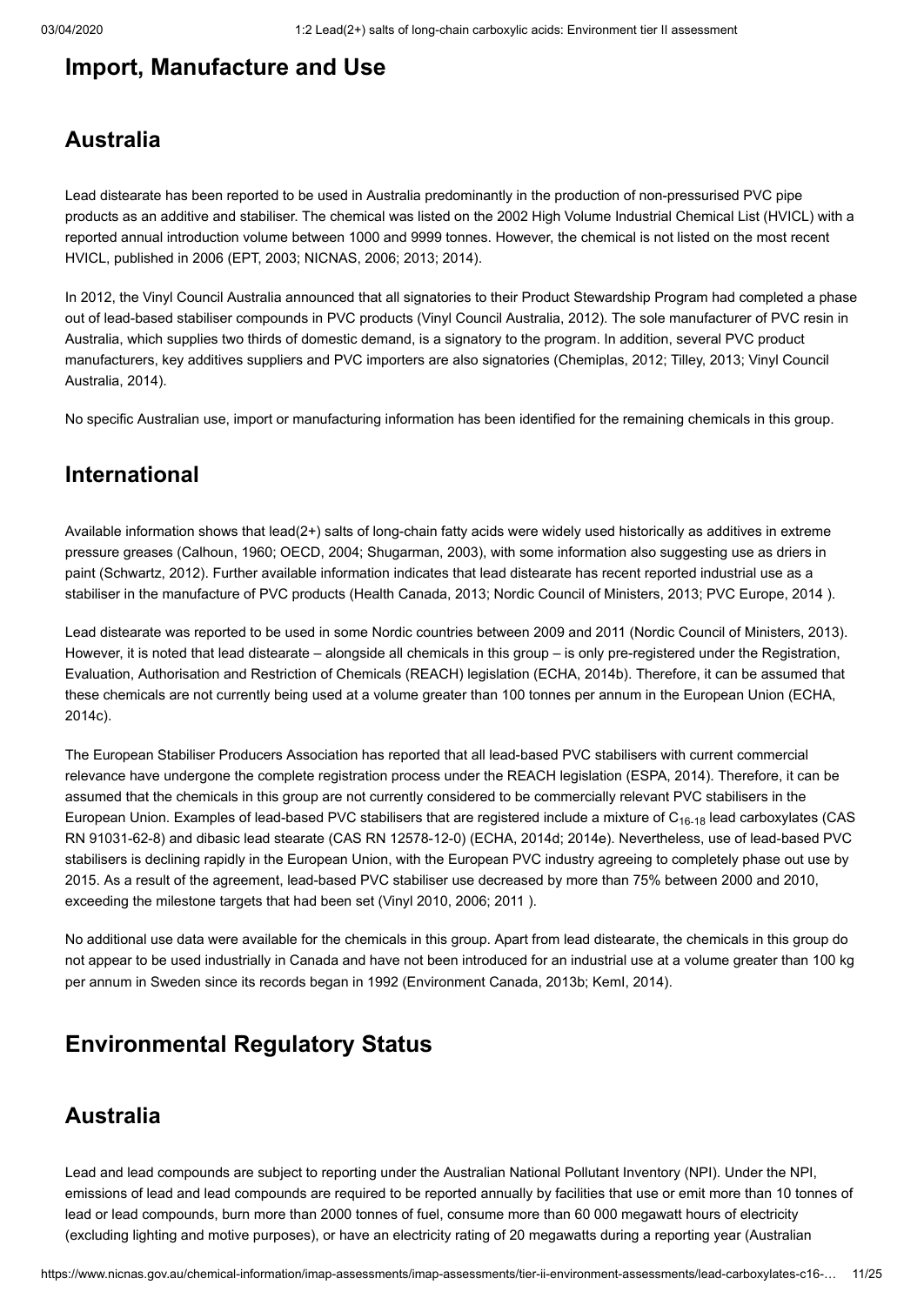[Government Department of the Environment, 2013b\). Emissions may be intentional, accidental or incidental releases aris](#page-21-7)ing through industrial processes. Additionally, emissions of lead and lead compounds from diffuse sources, such as lawn mowers and wood heaters, are also periodically estimated by state environment authorities. Diffuse emissions data are updated much less frequently than facility data [\(Australian Government Department of the Environment, 2013a\)](#page-21-8).

The *Uniform Paint Standard* of the *Poisons Standard 2013*(Cwlth) recommends that lead and lead compounds be limited to [0.1% of the non-volatile content of all paints manufactured and sold in Australia \(measured as elemental lead\) \(Commonwealth](#page-21-9) of Australia, 2013).

# **United Nations**

No chemicals in this group are currently identified as a Persistent Organic Pollutant ([UNEP, 2001\)](#page-23-5), ozone depleting substance ([UNEP, 1985\)](#page-23-6), or hazardous substance for the purpose of international trade ([UNEP & FAO, 1998](#page-23-7)).

The United Nations Environment Programme (UNEP), in partnership with the World Health Organization (WHO), has established the Global Alliance to Eliminate Lead Paint. The alliance primarily supports actions in developing nations to reduce and phase-out lead use in paints ([UNEP, 2011\)](#page-23-8).

# **OECD**

No chemicals in this group have been sponsored for assessment under the Cooperative Chemicals Assessment Programme (CoCAP). However, lead distearate has been identified as a High Production Volume chemical by the OECD. High Production Volume chemicals are used at more than 1000 tonnes per annum in at least one member country [\(OECD, 2012](#page-23-9); [2013](#page-23-10)).

# **Canada**

Lead distearate was categorised as Persistent (P), not Bioaccumulative (not B), and Inherently Toxic to the Environment (iT<sub>E</sub>) by Environment Canada during the Categorization of the Domestic Substances List (DSL) [\(Environment Canada, 2013c](#page-22-13)). A subsequent screening assessment is yet to be completed [\(Environment Canada, 2013a\)](#page-22-14).

The remaining chemicals in this group are not currently listed on the DSL ([Environment Canada, 2013b](#page-22-11)).

Lead in most paint products available to consumers in Canada is limited to 90 mg/kg (0.009% w/w) of the non-volatile content under the *Surface Coating Materials Regulations* of the *Canada Consumer Product Safety Act 2010*. Exempted products which contain more than 90 mg/kg lead must be appropriately labelled([Government of Canada, 2005](#page-22-15)).

# **European Union**

All chemicals in this group have been pre-registered, but have not yet undergone the full registration process, under the REACH legislation ([ECHA, 2014a\)](#page-21-10). Therefore, no chemicals in this group are currently identified as a Substance of Very High Concern in the European Union.

However, it is noted that all other lead compounds currently registered under the REACH legislation (for example, mixed C<sub>16-18</sub> lead carboxylates (CAS RN 91031-62-8)) have been identified as Substances of Very High Concern due to their reproductive toxicity. These chemicals are all currently included on the Candidate List for Eventual Inclusion in Annex XIV (the Authorisation List) to REACH ([ECHA, 2013](#page-21-11)).

# **United States of America**

Select industries in the United States of America (USA), including most mining, utilities and manufacturing facilities, must report emissions of lead and lead compounds to the United States Environmental Protection Agency (US EPA) if the facility manufactures or processes more than 25 000 pounds of lead compounds (approximately 11 tonnes) per annum. Reporting is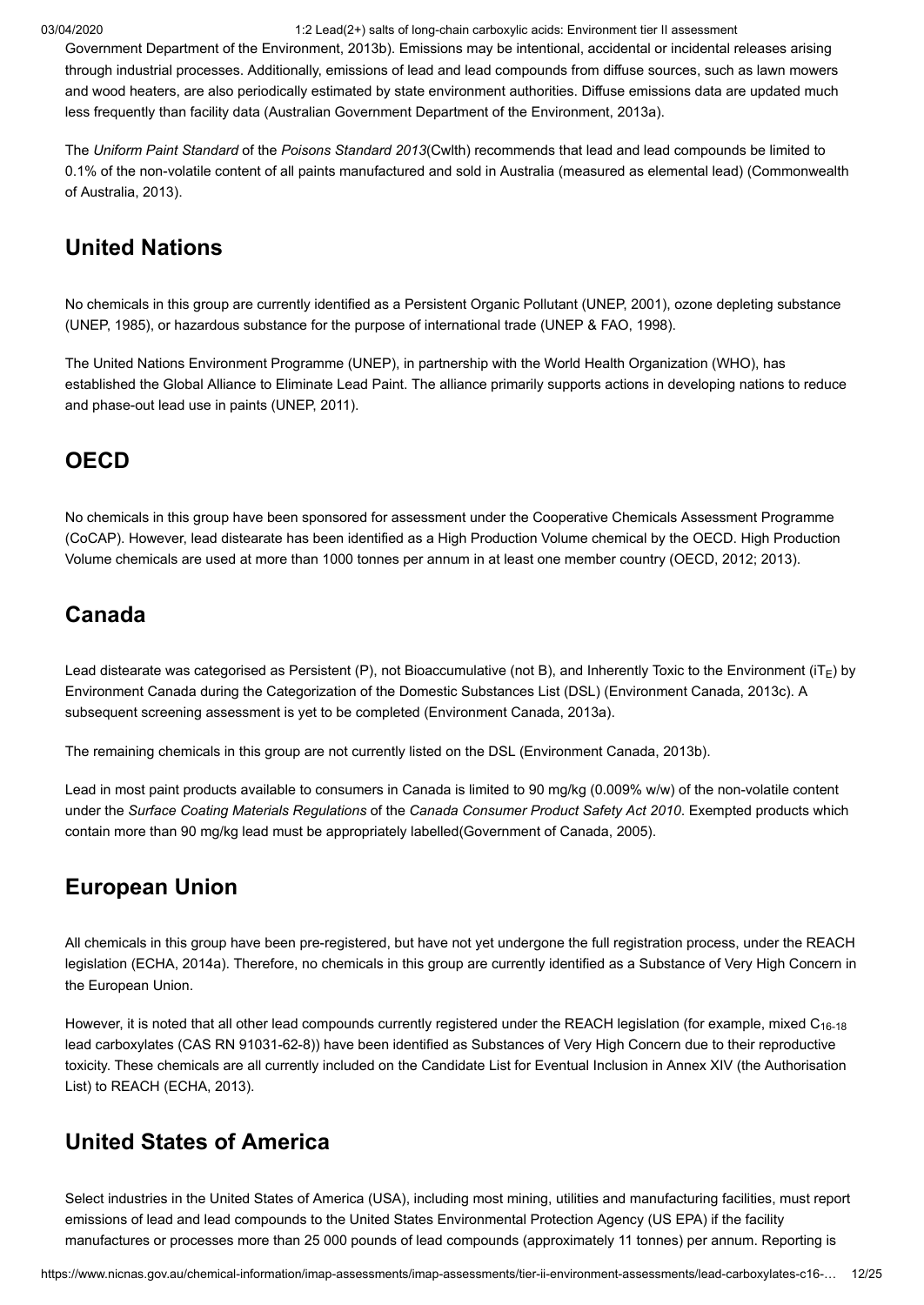[also required if the facility otherwise uses more than 10 000 pounds \(approximately 4.5 tonnes\) in a reporting year \(US EPA,](#page-23-11) 2012; [2014a](#page-23-12); [2014b](#page-24-4)).

Most paint products containing lead, as well as toys and furniture painted using such products, are prohibited in the USA if the lead content exceeds 0.009% w/w of the non-volatile paint content under the *Consumer Product Safety Improvement Act 2008*. [Exempted products which contain more than 0.009% w/w lead must be appropriately labelled \(United States Government,](#page-23-13) 2008).

# <span id="page-12-0"></span>**Environmental Exposure**

The expected principal industrial use of lead distearate is as a stabiliser in the manufacture of PVC articles, at a typical concentration of approximately 0.5% [\(Smith, 1998](#page-23-14)). This use pattern has limited potential for direct release of lead distearate to the environment because the substance is contained within the insoluble polymer matrix of durable articles. However, over time, and depending on the use of the PVC article, there is the potential for release of some of the lead(2+) ions from the stabiliser in the form of soluble ionic lead compounds [\(Al-Malack, 2001](#page-21-12); [Koh, et al., 1991;](#page-22-16) [Lasheen, et al., 2008](#page-22-17)). These soluble lead compounds can be released to the terrestrial compartment or aquatic compartment depending on the situation under which the PVC article is used. The major proportion of the lead distearate that is incorporated into a PVC matrix is expected to be retained within the manufactured article and ultimately disposed of to landfill.

The extent to which the remaining chemicals in this group are used in Australia is unclear. Based on the use information available for lead distearate, international data and the chemical similarity of the substances addressed in this group assessment, the remaining chemicals may have some speciality uses, potentially including use as PVC additives, as driers in paints and coatings, and in greases. However, the chemicals in this group were not identified as being used in paints in a survey conducted by the Australian Paint Manufacturers' Federation Inc. and NICNAS in 2007 ([NICNAS, 2007](#page-22-18)), and available international data suggests current use in greases is unlikely [\(Shugarman, 2003\)](#page-23-2).

For the purposes of this assessment, it will be assumed that any current domestic industrial uses of the other lead(2+) salts of long-chain fatty acids in this group will be similar to those identified for lead distearate. Direct releases of these salts to the environment are therefore considered unlikely. However, diffuse emissions of lead(2+) ions from PVC articles may occur.

# **Environmental Fate**

### **Dissolution, Speciation and Partitioning**

The behaviour of the lead( $2+$ ) ion is strongly dependent on the chemistry of the environmental compartment into which it is released.

The metallic soaps are salts of weak acids and dissolution of these substances in water therefore results in hydrolysis. Hydrolysis of the fatty acid conjugate base results in the formation of the corresponding fatty acid. The extent to which this reaction occurs is dependent on the properties of the acid and the pH of the aquatic environment. At neutral pH, fatty acids are predominantly in the conjugate base (anionic) form. For the metal ion, hydrolysis is a result of dissociation of hydrogen ions from water molecules coordinated to the metal ion. In the case of lead(2+) ions, coordinated water is only weakly acidic and the [predominant form of the dissolved metal ion in pure water at neutral pH is the simple hydrated lead\(2+\) di-cation \(Mauchauffee,](#page-22-3) et al., 2008).

However, in environmental waters, lead(2+) ions are expected to undergo a range of additional reactions and they can therefore exist as a variety of different chemical species. The speciation chemistry of lead(2+) in environmental waters is complex and strongly dependent on water chemistry, especially pH and the presence of complexing anions. For example, at pH levels lower than 7, the simple hydrated lead(2+) di-cation is the dominant species of ionic lead ([ANZECC, 2000a\)](#page-21-13). However, at pH levels greater than 7, the speciation of ionic lead is dominated by the formation of carbonate complexes, such as PbCO $_3$  (US EPA, 1999). These carbonate complexes have low solubility and the precipitation of lead(2+) salts becomes important under alkaline conditions. In seawater, lead(2+) is complexed by chloride ions. These complexes account for more than 90% of the speciation of ionic lead in seawater [\(ANZECC, 2000a](#page-21-13)).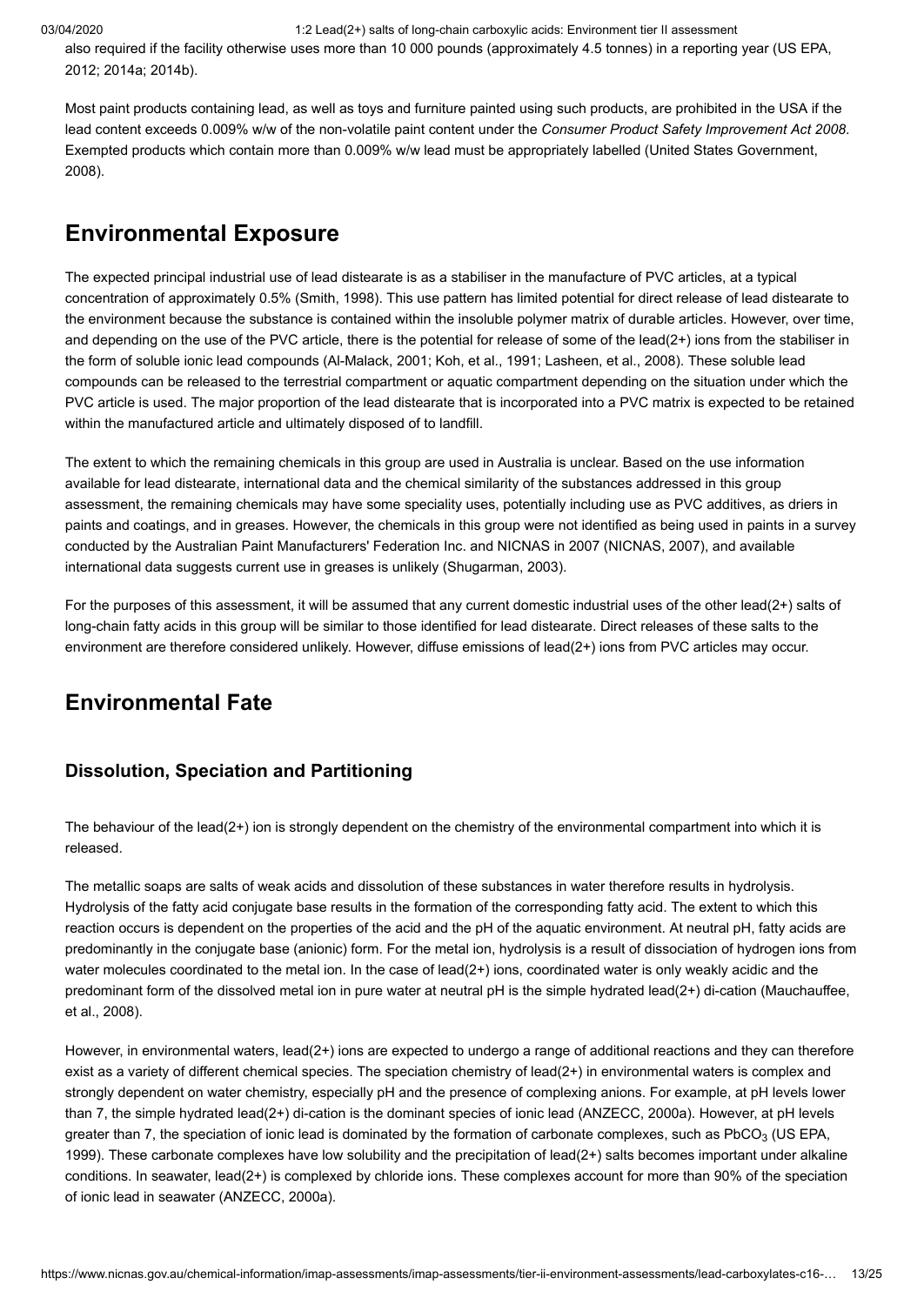In addition to complexation by simple inorganic anions,  $\text{lead}(2+)$  is complexed by organic matter in environmental waters. These complexes are of great significance for the environmental fate of lead(2+) because they account for the majority of dissolved lead in natural freshwater at pH values in the range 5 to 9 [\(ANZECC, 2000a\)](#page-21-13). Further, the partitioning of lead(2+) from the water phase onto clay particles, particulate humic substances, and iron, aluminium and manganese (oxy)hydroxides have all been identified as important mechanisms controlling the concentration of lead in natural waters. In sediments, the speciation of lead [will be dominated by complexes with humic substances and by the formation of relatively insoluble lead sulfides \(ANZECC,](#page-21-13) 2000a).

The partitioning behaviour of lead in soil has a complex dependence on soil properties, but is mainly determined by pH and clay content. A detailed review of measured partition coefficients for sorption from water onto soil (K<sub>D</sub>s) conducted by the US EPA identified values for lead(2+) in the range of 150 L/kg to 44 580 L/kg. The adsorption of lead on soil generally increases with increasing soil pH ([US EPA, 1999\)](#page-23-15). Lead is typically considered relatively immobile in soil [\(UNEP, 2010](#page-23-16)).

#### **Biotransformation**

The organic components of the salts in this group are biodegradable both as the lead(2+) salts and as the free fatty acids.

A ready biodegradability study on lead distearate, conducted in accordance with OECD Test Guideline (TG) 301C, found the chemical to undergo 32.9% degradation in 14 days. The predominant degradation products were lead dipalmitate (di-C<sub>16</sub>) and lead myristate (C<sub>14</sub>) [\(LMC, 2013](#page-22-0); [NITE, 2014\)](#page-22-19). These findings suggest that the aliphatic chains of the chemicals in this group are available to undergo a degree of biodegradation despite the relatively low solubility of the parent lead(2+) salt in water. It should be noted that as the aliphatic chain of these chemicals is shortened, the product lead(2+) salts will become relatively more soluble, which could increase the bioavailability of the ionic lead component in the environment.

The fatty acid components of the chemicals in this group are ubiquitous, naturally occurring dietary fats that will undergo relatively rapid biodegradation in the environment. Available experimental data from studies conducted in accordance with standard test guidelines demonstrate that linoleic acid, oleic acid, palmitic acid and 12-hydroxystearic acid are all readily biodegradable (80% degradation in 28 days, OECD TG 301C; 78% degradation in 28 days, OECD TG 301C, 65% degradation in 28 days, ISO 10708 and 93% degradation in 28 days, OECD TG 301C, respectively) ([LMC, 2013\)](#page-22-0). The two unsaturated fatty acids, palmitoleic acid and ricinoleic acid, are also expected to be rapidly biodegradable in the environment based on their structural similarity to the other unsaturated fatty acids for which biodegradation data are available.

The saturated fatty acids with longer aliphatic chains experience less rapid biodegradation in laboratory tests. For example, although 71% of stearic acid degraded in 28 days in a study conducted in accordance with OECD TG 301B, the "10 day window" requirement was not met and the chemical is therefore not classed as readily biodegradable ([LMC, 2013](#page-22-0)). Behenic acid is not readily biodegradable based on a study conducted in accordance with OECD TG 301C (52% degradation in 28 days), but is inherently biodegradable according to a study conducted in accordance with OECD TG 302C (74% degradation in 28 days) ([LMC, 2013](#page-22-0)). Eicosanoic acid (C $_{20}$ ), which has a structure intermediate between that of stearic acid (C $_{18}$ ) and behenic acid (C $_{\rm 22)}$ , is expected to undergo biodegradation in the environment at a rate between that of the two structural end members of this series. Despite the slower rate of biodegradation implied by these study results, all of the fatty acids in the group are expected to undergo relatively rapid and ultimate biodegradation in the environment.

### **Bioaccumulation**

Chemicals in this group will release lead(2+) ions, which bioaccumulate in most organisms.

The lead(2+) ions released from these chemicals may pose a bioaccumulation hazard depending on the bioavailability of the metal ion under the prevailing exposure conditions. Conventional measures of bioaccumulation as applied to organic chemicals are not appropriate for metal ions. These measures do not consider the potential for metals to accumulate in specific tissues, the physiological mechanisms available to organisms to regulate internal metal concentrations, and the influence of environmental factors [\(US EPA, 2007\)](#page-23-17). Nevertheless, lead and lead compounds are globally acknowledged to pose a significant bioaccumulation concern [\(UNEP, 2010;](#page-23-16) [2014](#page-23-18)).

The fatty acid components of the chemicals in this group are not expected to pose a bioaccumulation hazard. They are dietary fatty acids which are naturally ubiquitous in the environment and organisms, and their storage in body tissues is an essential biological process which is regulated by homeostatic controls [\(NRC, 2005](#page-22-20)).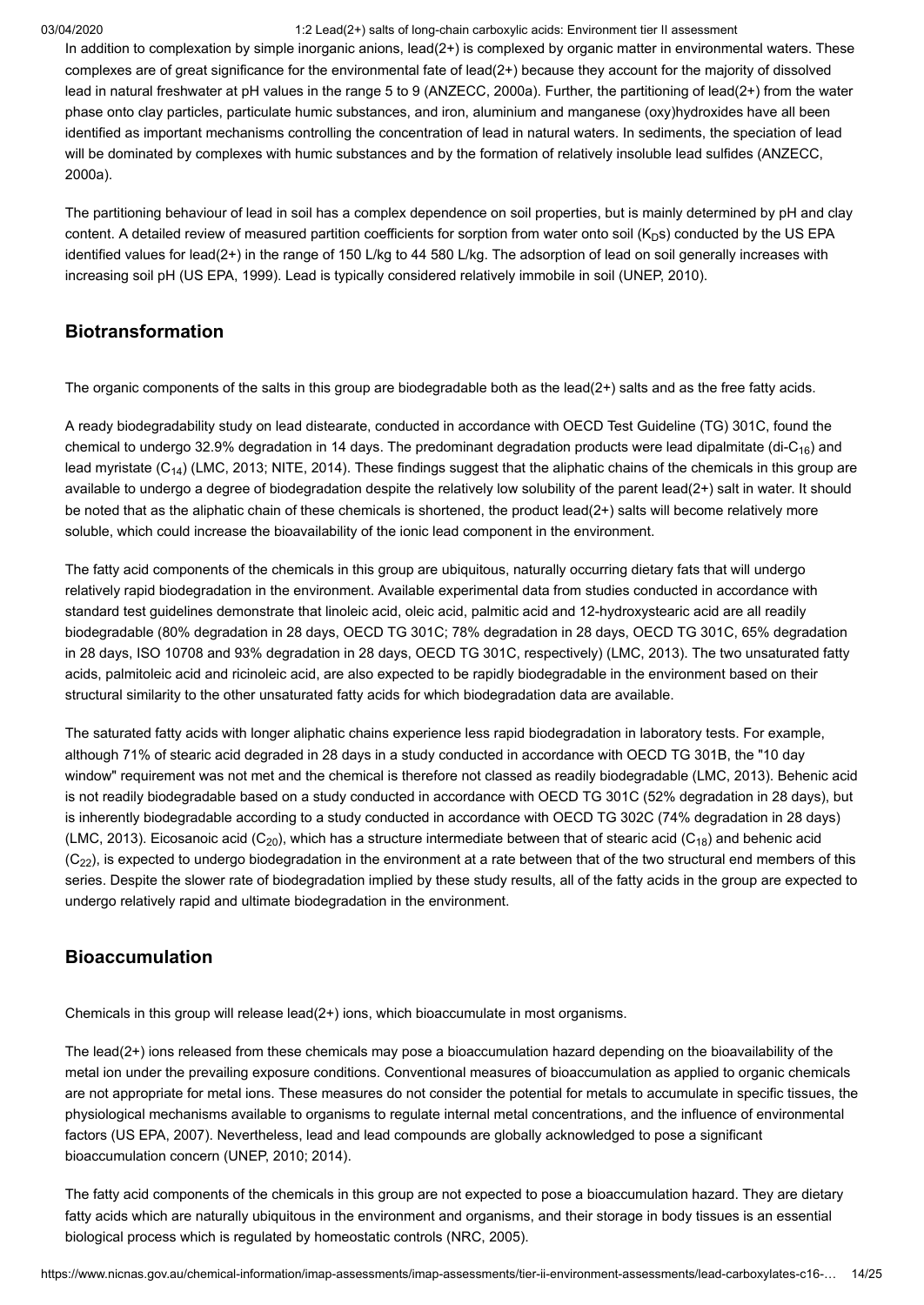#### **Transport**

The chemicals in this group and their ionic components have a low potential for long-range transport.

The lead(2+) salts of fatty acids are ionic solids that do not partition to the atmospheric compartment, where long-range transport typically occurs. The fatty acid constituents of these salts are rapidly biodegradable and therefore not subject to longrange transport. The ionic lead components of these salts may have some limited mobility in water due to complexation by dissolved organic matter, but lead released into water and onto soil will eventually become bound to sediment or soil particles ([UNEP, 2010\)](#page-23-16).

## **Predicted Environmental Concentration (PEC)**

A PEC was not calculated for the chemicals or their ionic components addressed under this assessment.

Diffuse emissions of soluble lead(2+) from PVC articles can occur. Studies which have focused on the implications of this for [drinking water supplies have highlighted the potential for lead to be released from PVC pipes to water \(A](#page-22-16)[l-Malack, 200](#page-21-12)[1; Koh, et](#page-22-16) al., 1991; [Lasheen, et al., 2008\)](#page-22-17). However, other studies have concluded that extraction of lead from PVC pipes by running water rapidly declines shortly after initial use and that lead released by this process makes a relatively small contribution to total lead emissions to the environment [\(Smith, 1998](#page-23-14)).

The majority of lead distearate which is used industrially is expected to enter landfills incorporated into PVC articles disposed of at the end of their useful life. A number of studies have examined the release of lead from PVC articles in landfills and they conclude that most of the lead contained in PVC is expected to remain bound within the polymer matrix. Furthermore, a study conducted in the European Union found that the lead from lead compounds used in PVC pipes and cables represents approximately 3% of total lead content in municipal solid waste [\(ARGUS, et al., 2000\)](#page-21-14). It is noted that this value may also include other lead-based compounds that are used in PVC but are not addressed under this assessment. A similar Australian review concluded that the amount of lead (in all forms) released to the environment due to use of lead compounds in PVC was relatively small compared to lead contributions from other sources ([Smith, 1998\)](#page-23-14).

## <span id="page-14-0"></span>**Environmental Effects**

No ecotoxicity data specific to the chemicals addressed under this assessment are available. However, it is expected that the environmental effects of sparingly soluble lead(2+) salts of fatty acids will be determined principally by the release of lead(2+) ions into the environment. Lead is recognised to be a highly toxic environmental contaminant [\(UNEP, 2010](#page-23-16); [2014](#page-23-18)). The effects assessment of the chemicals in this group has therefore primarily focused on the extensive body of information regarding the ecotoxicity of lead and inorganic lead compounds.

## **Effects on Aquatic Life**

Bioavailable forms of lead(2+) are very toxic to aquatic life in short and long term exposures.

#### **Toxicity of lead(2+)**

The speciation of lead(2+) is strongly dependent on water chemistry, which can have a dramatic effect on the bioavailability and therefore toxicity of lead. For example, lead(2+) is more toxic to freshwater species in soft water than hard water. Toxicity is also higher in acidic freshwater when compared to alkaline freshwater. However, toxicity is lower to marine species than for freshwater species [\(ANZECC, 2000a\)](#page-21-13). These factors and their effects should be noted when evaluating the toxicity of lead(2+) salts.

The following acute median lethal concentrations (LC50s) and median effective concentration (EC50) for model organisms across three trophic levels for lead (CAS RN 7439-92-1) were reported in the Registration Dossier for the chemical under the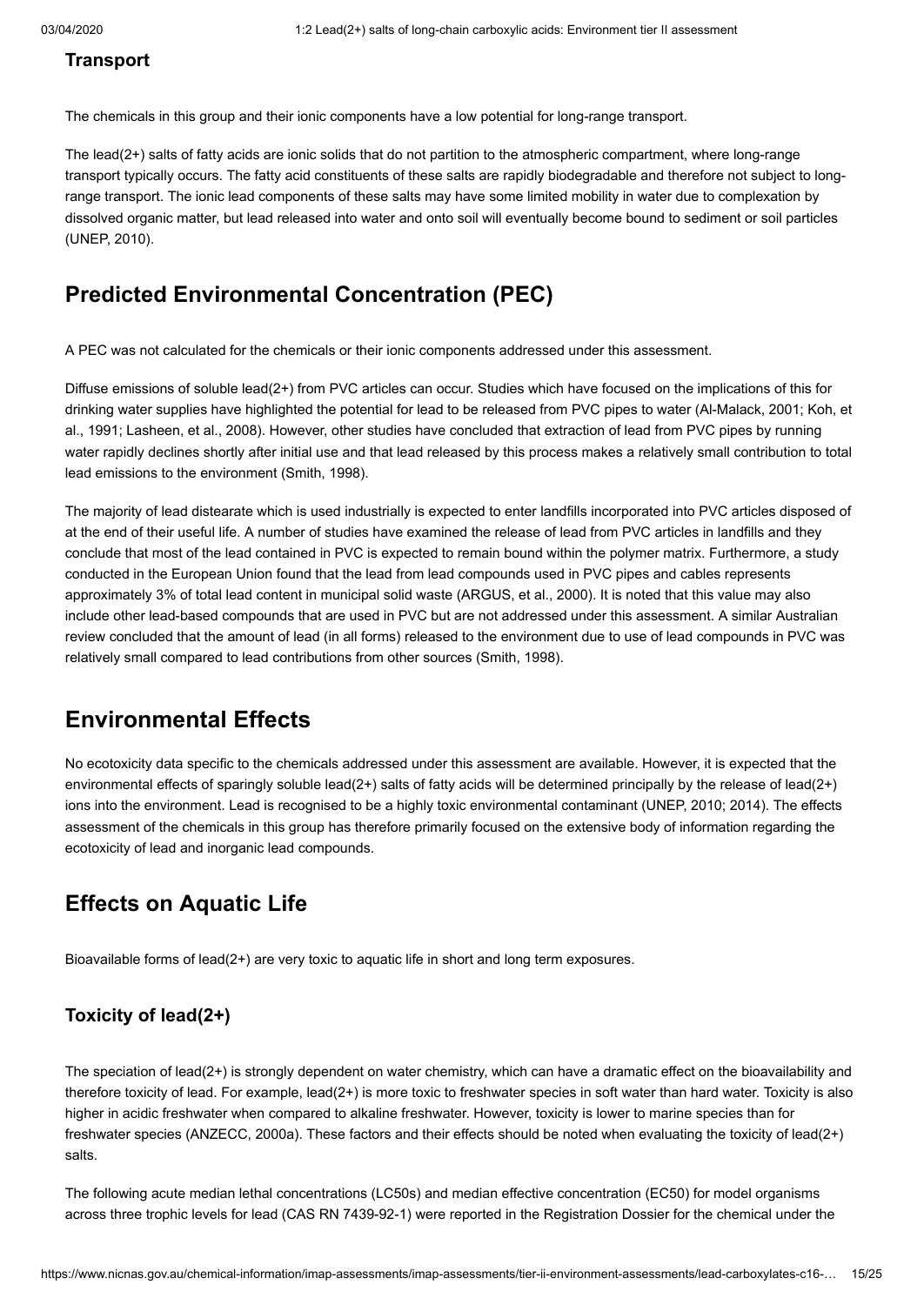European Union REACH legislation [\(ECHA, 2014f\)](#page-21-15). All studies were conducted on freshwater species using soluble salts of  $lead(2+)$ :

| Taxon         | Endpoint                        | Method                                                                                                                                                 |
|---------------|---------------------------------|--------------------------------------------------------------------------------------------------------------------------------------------------------|
| <b>Fish</b>   | 96 h LC50 = 108 µg Pb/L         | Experimental<br>Pimephales promelas (Fathead<br>minnow)<br>ASTM Method; Flow through<br>$CaCO3 = 43.9$ mg/L, pH = 7.4                                  |
| Invertebrates | 48 h LC50 = 73.6 µg Pb/L        | Experimental<br>Ceriodaphnia dubia (Water flea)<br>US EPA Method; Semi-static<br>$CaCO3 = 16.4$ mg/L, pH = 5.7                                         |
| Algae         | 48 h EC50 = $23.1 \,\mu$ g Pb/L | Experimental<br>Pseudokirchneriella subcapitata<br>(Green algae)<br>OECD TG 201; Static<br>$CaCO3 = 24$ mg/L, pH = 7.3<br>Reduced growth rate observed |

The chronic toxicity of lead(2+) to freshwater and marine species was critically evaluated for the compilation of water quality trigger values for environmental contaminants in the Australian and New Zealand Guidelines for Fresh and Marine Water Quality. Only studies that considered the complex relationship between water chemistry and toxicity were considered, and noobserved effect concentration (NOEC) equivalent values were derived ([ANZECC, 2000a](#page-21-13)). The equivalent NOEC values available for sensitive freshwater fish and invertebrate species are reported below, along with an effective concentration for 10% of the test population (EC10) value for algae as reported in the Registration Dossier for lead under the European Union REACH legislation ([ANZECC, 2000a;](#page-21-13) [ECHA, 2014f](#page-21-15)):

| Taxon | Endpoint                 | Method                                                                                  |
|-------|--------------------------|-----------------------------------------------------------------------------------------|
| Fish  | NOEC = $5.65 \mu g$ Pb/L | Experimental<br>Lepidomeda vittatus (Little<br>Colorado spinedace)<br>$CaCO3 = 30$ mg/L |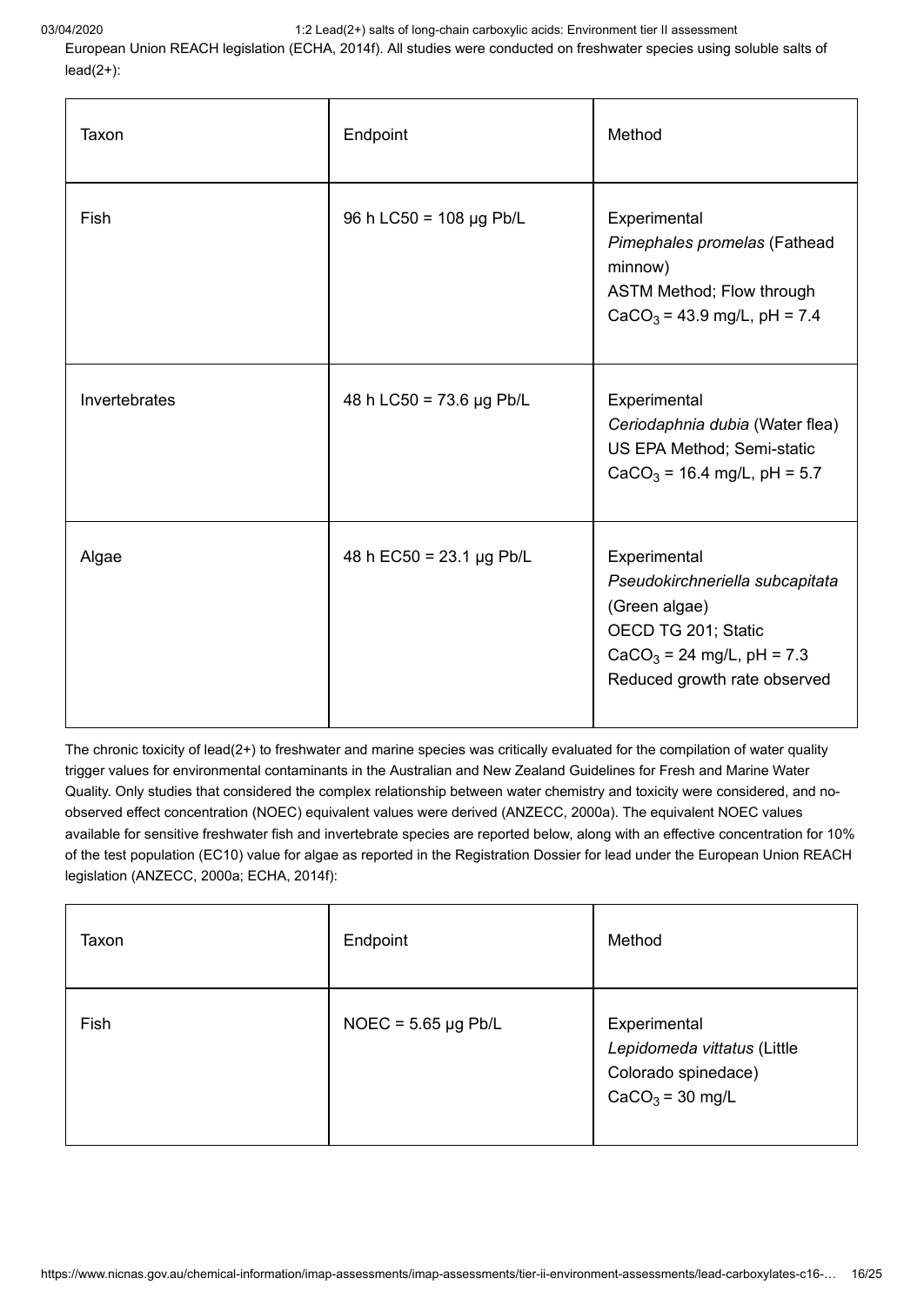| Taxon         | Endpoint                     | Method                                                                                                                                                 |
|---------------|------------------------------|--------------------------------------------------------------------------------------------------------------------------------------------------------|
| Invertebrates | NOEC = $19.5 \mu g$ Pb/L     | Experimental<br>Daphnia magna (Water flea)<br>$CaCO3 = 30$ mg/L                                                                                        |
| Algae         | 48 h EC10 = $4.5 \mu$ g Pb/L | Experimental<br>Pseudokirchneriella subcapitata<br>(Green algae)<br>OECD TG 201; Static<br>$CaCO3 = 24$ mg/L, pH = 7.3<br>Reduced growth rate observed |

### **Toxicity of long-chain fatty acids**

The long-chain fatty acid constituents of these chemicals have only moderate toxicity to aquatic life in short and long term exposures.

The following acute LC50 value and EC50 values for model freshwater organisms across three trophic levels for (a) oleic acid (CAS RN 112-80-1) and (b) docosanoic acid (CAS RN 112-85-6) were reported in the databases included in the OECD QSAR Toolbox ([LMC, 2013](#page-22-0)). Additional available toxicity values similarly reflect moderate to low ecotoxicity for these long-chain fatty acids [\(LMC, 2013;](#page-22-0) [NITE, 2014](#page-22-19)):

| Taxon         | Endpoint                 | Method                                                                                           |
|---------------|--------------------------|--------------------------------------------------------------------------------------------------|
| Fish          | (a) 96 h LC50 = 205 mg/L | Experimental<br>Pimephales promelas (Fathead<br>minnow)                                          |
| Invertebrates | (b) 48 h EC50 = 5 mg/L   | Experimental<br>Daphnia magna (Water flea)<br>OECD TG 202<br>Immobilisation observed             |
| Algae         | (b) 72 h EC50 = 5 mg/L   | Experimental<br>Pseudokirchneriella subcapitata<br>(Green algae)<br>Reduced growth rate observed |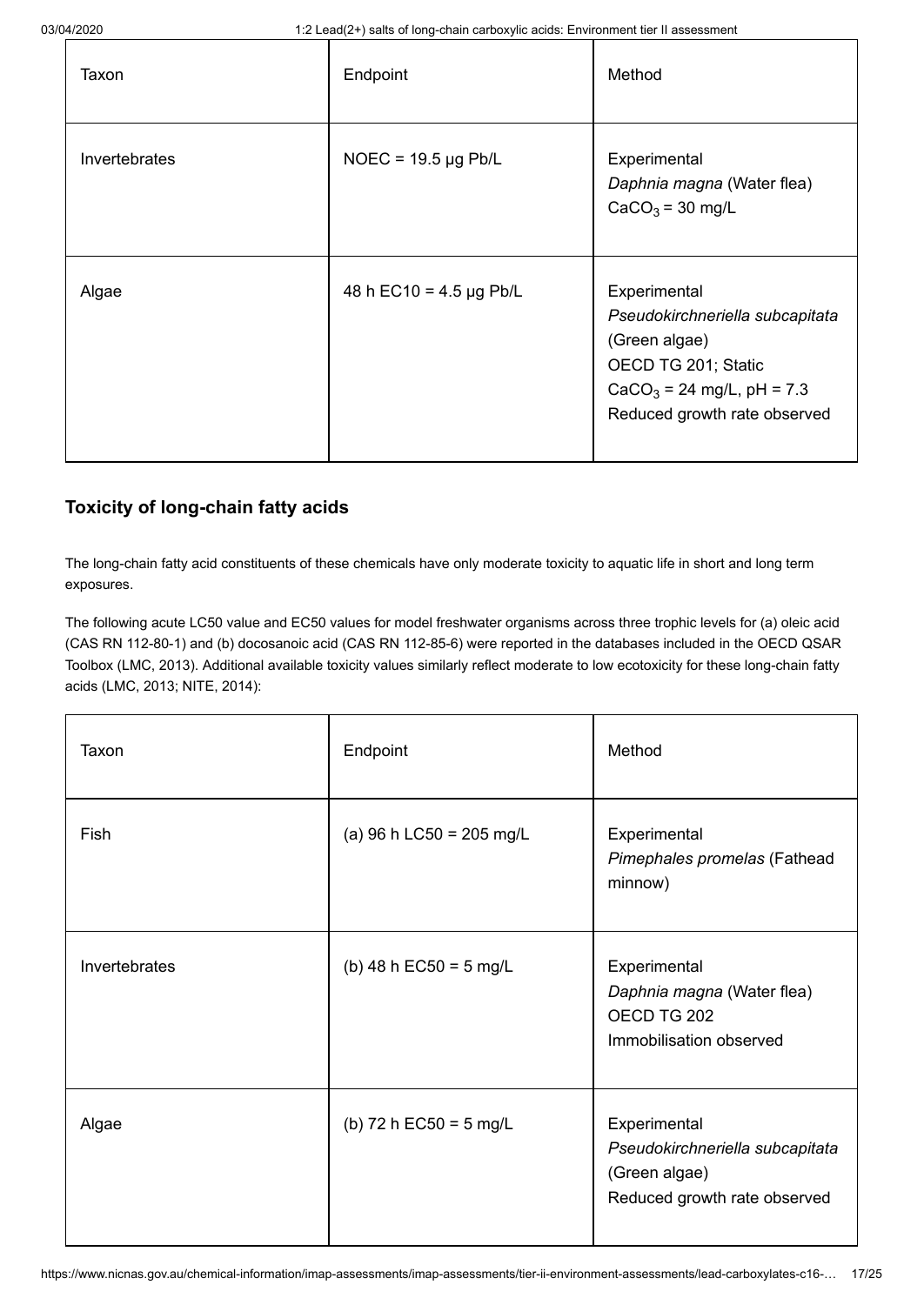The following chronic NOEC values for model organisms across two trophic levels for (a) oleic acid, (b) docosanoic acid and (c) palmitic acid (CAS RN 57-10-3) were reported in the databases included in the OECD QSAR Toolbox [\(LMC, 2013](#page-22-0)). Additional available threshold toxicity values suggest a similar degree of chronic toxicity to aquatic invertebrates and algae is not a groupwide trend, with comparable NOEC values greater than 100 mg/L available for 12-hydroxystearic acid (CAS RN 106-14-9) ([LMC, 2013](#page-22-0); [NITE, 2014\)](#page-22-19):

| Taxon         | Endpoint                                                                                               | Method                                                                                                          |
|---------------|--------------------------------------------------------------------------------------------------------|-----------------------------------------------------------------------------------------------------------------|
| Invertebrates | (a) 21 d NOEC = $0.32 \text{ mg/L}$                                                                    | Experimental<br>Daphnia magna (Water flea)<br>OECD TG 211<br>Reproductive toxicity observed                     |
| Algae         | (a) 72 h NOEC = $2.6 \text{ mg/L}$<br>(b) 72 h NOEC = $4.1 \text{ mg/L}$<br>(c) 72 h NOEC = $0.6$ mg/L | Experimental<br>Pseudokirchneriella subcapitata<br>(Green algae)<br>OECD TG 201<br>Reduced growth rate observed |

# **Effects on Sediment-Dwelling Life**

Bioavailable forms of lead(2+) are very toxic to sediment-dwelling organisms.

### **Toxicity of lead(2+)**

The toxicity of lead to sediment-dwelling organisms has been summarised in the rationale and background information to the Australian and New Zealand Guidelines for Fresh and Marine Water Quality. Exposure to sediment contaminants for benthic organisms is assumed to principally involve pore waters [\(ANZECC, 2000b\)](#page-21-16). The available NOEC value equivalents for select sediment-dwelling organisms (corrected to a CaCO $_3$  concentration of 30 mg/L) include a NOEC of 5.1 micrograms of lead per litre (µg Pb/L) for the amphipod *Gammarus pseudolimnaeus* and a NOEC of 28 µg Pb/L for the midge *Tanytarsus dissimilis* ([ANZECC, 2000a](#page-21-13)). However, toxicity is highly dependent on sediment chemistry, which is complex and depends on a range of variable environmental parameters such as dissolved oxygen, pH and the geochemistry of sediment particles (ANZECC, [2000b\). In particular, the presence of natural organic matter and the formation of sulfides will affect lead bioavailability. Th](#page-21-16)ese factors must also be considered when determining the toxicity of lead(2+) to sediment-dwelling species.

### **Toxicity of long-chain fatty acids**

No suitable data were available to evaluate the effects of the fatty acid constituents of these chemicals on sediment-dwelling organisms. However, the release of lead(2+) ions to the sediment compartment is expected to dominate ecotoxicity concerns for these salts.

# **Effects on Terrestrial Life**

Bioavailable forms of lead(2+) are toxic to terrestrial organisms.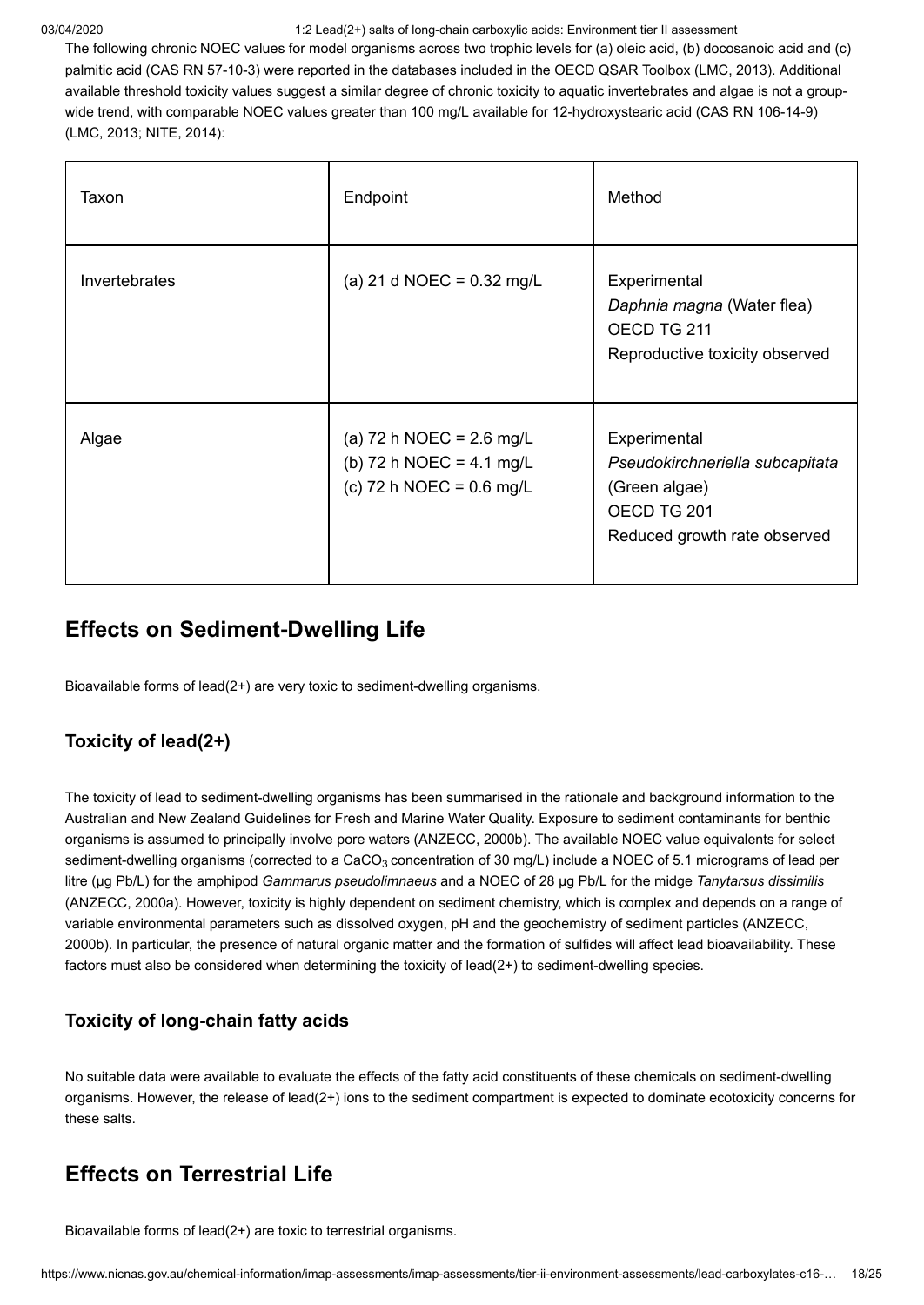### **Toxicity of lead(2+)**

The toxicity of lead to terrestrial organisms has been summarised in Schedule B5c of the *National Environment Protection (Assessment of Site Contamination) Measure 1999* (Cwlth). Lead is strongly adsorbed to organic matter in soil and therefore bioavailability is typically limited. Mean NOEC values for terrestrial invertebrates range from 129 milligrams of lead per kilogram of soil (mg Pb/kg soil) for the earthworm *Dendrobaena rubida* to 1797 mg Pb/kg soil for the springtail *Fautrix candida*. Plants are also susceptible to lead toxicity, with mean NOEC values in a range from 50 mg Pb/kg soil for barley (*Hordeum vulgare*) to 546 mg Pb/kg soil for the Loblolly pine (*Pinus taeda*). Reproductive toxicity and impaired growth are listed as the most common toxic effects ([Commonwealth of Australia, 1999\)](#page-21-17).

### **Toxicity of long-chain fatty acids**

No suitable data were available to evaluate the effects of the fatty acid constituents of these chemicals on terrestrial organisms. However, release of lead(2+) ions to the terrestrial compartment is again expected to dominate ecotoxicity concerns for these salts.

# **Predicted No-Effect Concentration (PNEC)**

The primary environmental effects of the chemicals in this group are expected to be caused by the release of lead(2+) ions.

In place of the PNECs for aquatic and sediment compartments for this ionic component, the trigger values published for lead in the Australian and New Zealand Guidelines for Fresh and Marine Water Quality have been used. These values represent thresholds above which further assessment of potential toxicity may be required to ensure environmental quality. Although they were not developed for risk assessment purposes, they nevertheless provide important reference values for evaluating the risks posed by anthropogenic emissions of lead to the Australian environment. For freshwater ecosystems with low water hardness (30 mg/L CaCO $_3$ ), a high reliability trigger value for protection of 95% of species has been determined to be 3.4  $\mu$ g Pb/L. The equivalent value for protection of marine species is 4.4 µg Pb/L. For the sediment compartment, the trigger value is 50 mg Pb/kg, dry weight [\(ANZECC, 2000c](#page-21-18)).

In place of a PNEC for the soil compartment for lead(2+), the added contaminant limit published for lead in the *National Environment Protection (Assessment of Site Contamination) Measure 1999* (Cwlth) has been used. This value represents the level above which further investigation or evaluation is required after considering naturally occurring background levels. For soil where the contaminant has been present for less than two years, the contaminant limit for protection of 99% of species is 110 mg added Pb/kg soil [\(Commonwealth of Australia, 1999](#page-21-17)).

# <span id="page-18-0"></span>**Categorisation of Environmental Hazard**

It is not currently possible to categorise the environmental hazards of metals and other inorganic chemicals according to standard persistence, bioaccumulation and toxicity (PBT) hazard criteria. These criteria were developed for organic chemicals and do not take into account the unique properties of inorganic substances and their behaviour in the environment and biota ([UNECE, 2007](#page-23-19); [US EPA, 2007\)](#page-23-17). Therefore, environmental hazard categorisation according to domestic PBT criteria has only been performed for the organic components of the chemicals in the 1:2 Lead(2+) Salts of Long-Chain Carboxylic Acids group, as presented below:

# **Persistence**

Not Persistent (Not P). Based on results obtained from various biodegradation studies which indicate rapid and ultimate biodegradation of long-chain fatty acids, the organic components of all chemicals in this group are categorised as Not Persistent.

# **Bioaccumulation**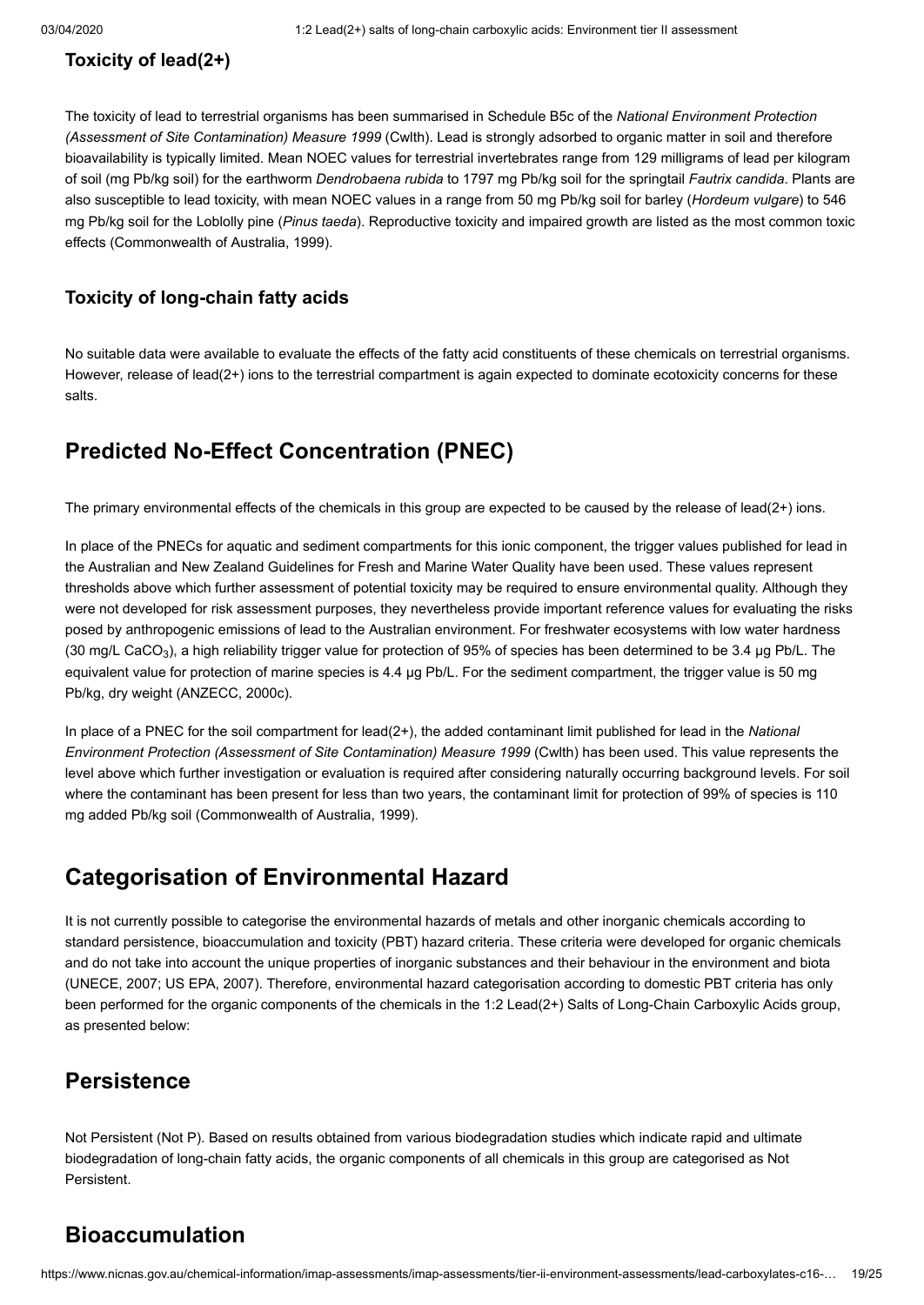Not Bioaccumulative (Not B). Based on the essential biological functions of long-chain fatty acids as dietary fats and the associated homeostatic controls, the organic components of all chemicals in this group are categorised as Not Bioaccumulative.

# **Toxicity**

Not Toxic (Not T). Based on available acute ecotoxicity values greater than 1 mg/L, and chronic ecotoxicity values greater than 0.1 mg/L, the organic components of all chemicals in this group are categorised as Not Toxic.

## **Summary**

The organic components of octadecanoic acid, lead(2+) salt; octadecanoic acid, 12-hydroxy-, lead(2+) salt (2:1); hexadecanoic acid, lead(2+) salt; eicosanoic acid, lead(2+) salt (2:1); docosanoic acid, lead(2+) salt; 9-hexadecenoic acid, lead(2+) salt, (*Z*)-; 9-octadecenoic acid, 12-hydroxy-, lead(2+) salt (2:1), [*R*-(*Z*)]; 9-octadecenoic acid, lead(2+) salt, (*Z*)-; and 9,12-octadecadienoic acid, (*Z*,*Z*)-, lead(2+) salt are all categorised as:

- Not P
- Not B
- Not T

An environmental hazard categorisation for the inorganic lead(2+) component of the chemicals in this group has not been assigned for the reasons discussed above. Nevertheless, there is an international consensus that bioavailable forms of lead are highly toxic to the environment and that lead bioaccumulates in most organisms ([UNEP, 2010](#page-23-16); [2014](#page-23-18)).

# <span id="page-19-0"></span>**Risk Characterisation**

Risk quotients (RQs) have not been calculated for these chemicals.

The chemicals in this group contain lead(2+) ions, which can be released into the environment from industrial applications. Anthropogenic emissions of lead to the environment are acknowledged to be of concern, both domestically and internationally, due to the bioaccumulation properties and high toxicity of bioavailable forms of lead. Environmental contamination by lead is of particular concern because high exposure to lead compounds can cause neurological defects and reproductive toxicity across a range of organisms, including humans, plants and animals ([UNEP, 2010;](#page-23-16) [2014](#page-23-18)).

However, the release of lead to the environment in Australia from industrial uses of chemicals in this group is expected to be limited in volume and diffuse in nature. Available research suggests that the contribution of lead from lead salts of long-chain fatty acids to total environmental lead loads is comparatively small. Furthermore, recent changes in the industrial manufacture of PVC resins have dramatically reduced the consumption of these lead salts for their main industrial use as stabilisers. The risks from lead released from PVC articles is expected to decline further as lead salts of long-chain fatty acids are finally phased out of use as stabilisers.

# <span id="page-19-1"></span>**Key Findings**

The main industrial use of chemicals in the 1:2 Lead(2+) Salts of Long-Chain Carboxylic Acids group is expected to be as stabilisers in the manufacture of PVC articles. The most important member of this group is lead distearate which was previously used in significant volumes as a stabiliser both domestically and internationally. However, available information from domestic and international sources indicates that the use of lead(2+) salts of long-chain fatty acids as stabilisers for PVC has largely been phased out as a result of industry initiatives.

The principal environmental concern for industrial uses of lead(2+) salts of long-chain fatty acids is the potential for release of soluble forms of ionic lead from manufactured PVC articles. This poses a concern because lead and lead compounds are considered to be highly significant environmental contaminants. However, an analysis of the risks arising from the industrial use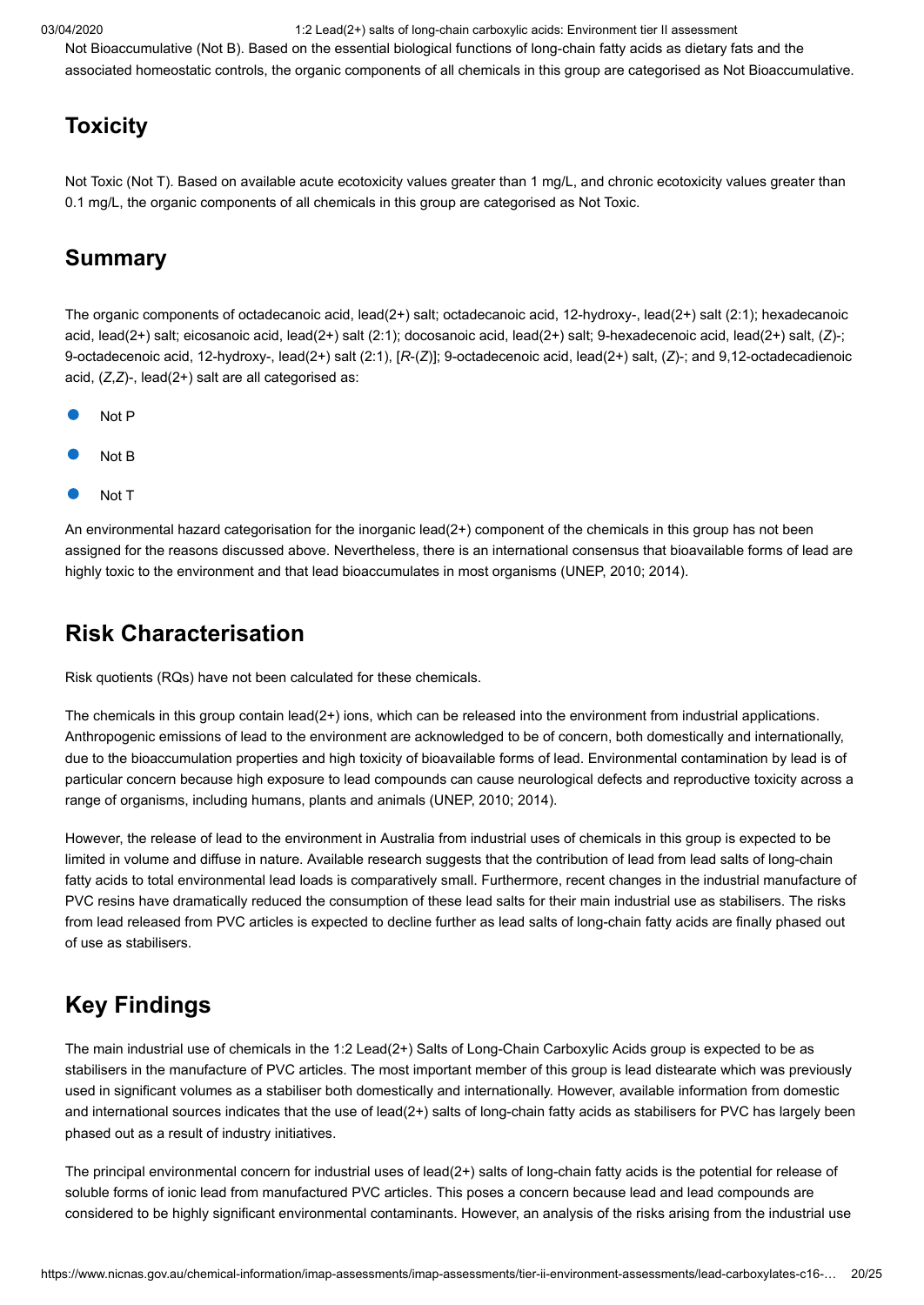of these chemicals indicates that the quantity of lead released from PVC articles containing lead-based stabilisers makes a relatively small contribution to total anthropogenic lead emissions.

The chemicals in this group are considered to pose a low and declining risk to the environment based on the limited contribution to total anthropogenic lead emissions from lead-based stabilisers, and the phase out of use of these chemicals as stabilisers in PVC. No further assessment of the environmental risks of these chemicals is currently required.

The organic components of the chemicals in the 1:2 Lead(2+) Salts of Long-Chain Carboxylic Acids group are not PBT substances according to domestic environmental hazard criteria.

# <span id="page-20-0"></span>**Recommendations**

The nine chemicals in the 1:2 Lead(2+) Salts of Long-Chain Carboxylic Acids group are not prioritised for further assessment under the IMAP framework.

# <span id="page-20-1"></span>**Environmental Hazard Classification**

In addition to the categorisation of environmental hazards according to domestic environmental thresholds presented above, the classification of the environmental hazards of octadecanoic acid, lead(2+) salt; octadecanoic acid, 12-hydroxy-, lead(2+) salt (2:1); hexadecanoic acid, lead(2+) salt; eicosanoic acid, lead(2+) salt (2:1); docosanoic acid, lead(2+) salt; 9-hexadecenoic acid, lead(2+) salt, (*Z*)-; 9-octadecenoic acid, 12-hydroxy-, lead(2+) salt (2:1), [*R*-(*Z*)]; 9-octadecenoic acid, lead(2+) salt, (*Z*)- and 9,12-octadecadienoic acid, (*Z*,*Z*)-, lead(2+) salt according to the third edition of the United Nations' Globally Harmonised System of Classification and Labelling of Chemicals (GHS) is presented below ([UNECE, 2009](#page-23-20)):

| Hazard                 | <b>GHS Classification (Code)</b> | <b>Hazard Statement</b>                                 |
|------------------------|----------------------------------|---------------------------------------------------------|
| Acute Aquatic          | Category 1 (H400)                | Very toxic to aquatic life                              |
| <b>Chronic Aquatic</b> | Category 1 (H410)                | Very toxic to aquatic life with<br>long lasting effects |

The classification of octadecanoic acid, lead(2+) salt (lead distearate) was conducted based on the data available from a study conducted in accordance with the OECD Transformation and Dissolution Protocol and the ecotoxicological data identified in this assessment [\(ECHA, 2014d;](#page-21-5) [2014f](#page-21-15); [LMC, 2013](#page-22-0)). The chemical is classified as Acute Aquatic Category 1 as the dissolved metal concentration obtained from the lowest loading level after seven days (27.2 µg Pb/L) exceeds the acute toxicity value (48 h EC50) available for the algae *Pseudokirchneriella subcapitata.* Similarly, the dissolved metal concentration obtained from the lowest loading level after 28 days (41.2 µg Pb/L) exceeds all chronic toxicity endpoints listed above for aquatic species. Also, lead(2+) bioaccumulates in aquatic organisms. Hence, this salt is categorised as Chronic Aquatic Category 1 according to the GHS classification strategy for metals and metal compounds [\(UNECE, 2007](#page-23-19)).

Based on the available K<sub>sp</sub> for hexadecanoic acid, lead(2+) salt (lead dipalmitate), this chemical is considered more soluble than lead distearate. Therefore, this chemical will be considered more toxic than lead distearate under the GHS. However, lead distearate has been classified under the highest environmental hazard categories available. Therefore, this more soluble chemical has been classified under the same aquatic hazard categories as lead distearate.

There are insufficient solubility data available for the remaining chemicals in this group to classify their aquatic toxicity hazards according to the procedure outlined above. In accordance with the classification guidance provided for metals and metal compounds in Annex 9 of the GHS, these chemicals are assumed to be sufficiently soluble to release lead(2+) ions at concentrations which exceed the relevant ecotoxicological endpoints [\(UNECE, 2007\)](#page-23-19). Therefore, these remaining chemicals are all classified as Acute Aquatic Category 1 and Chronic Aquatic Category 1 based on the available toxicity data for lead.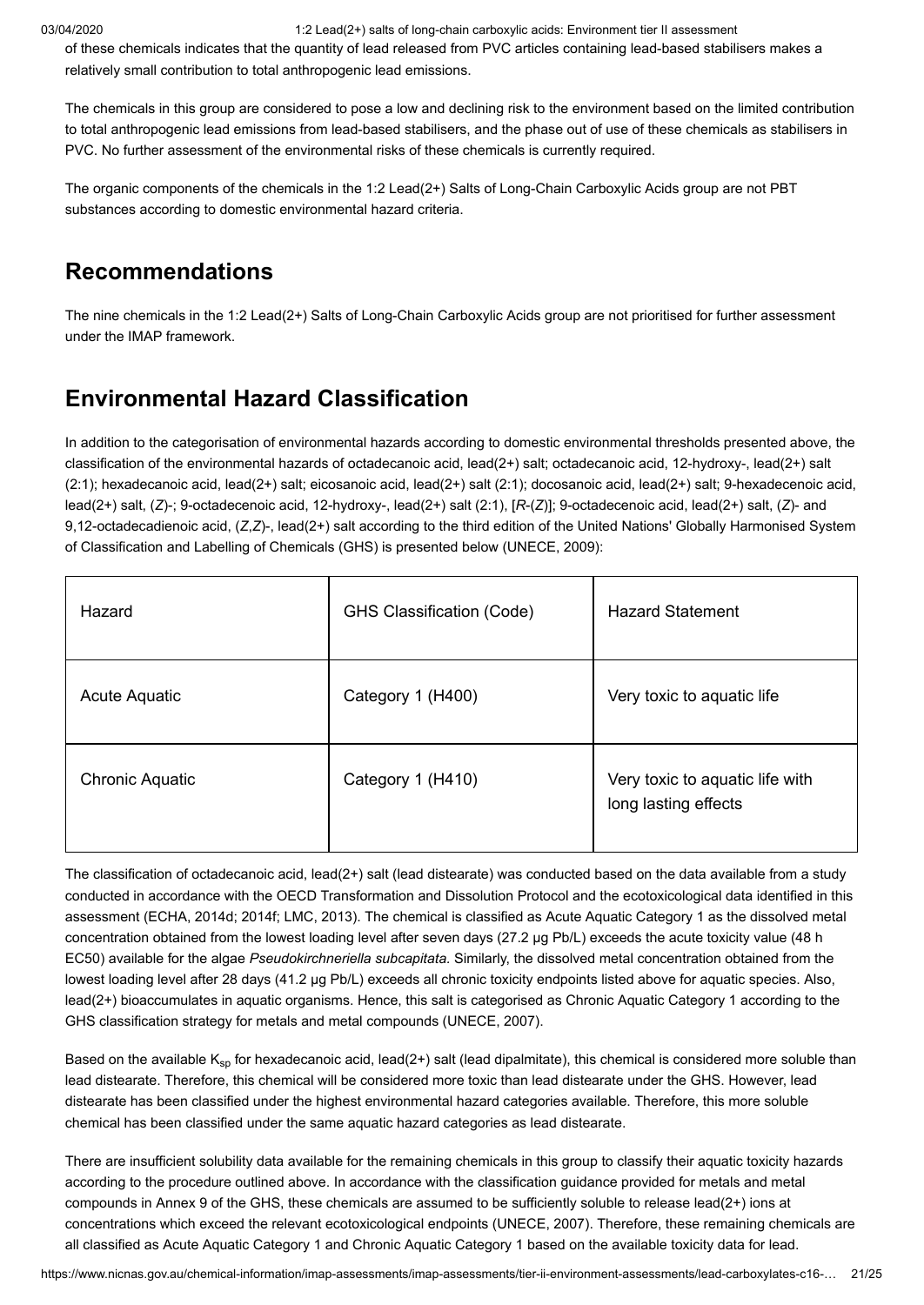It is preferable to classify the hazard posed by metals and metal compounds using the findings of a study conducted in accordance with the OECD Transformation and Dissolution protocol [\(UNECE, 2007\)](#page-23-19). Therefore, should a study conducted in accordance with this protocol suggest a lower hazard classification is warranted, these chemicals may be reclassified as appropriate.

# <span id="page-21-0"></span>**References**

<span id="page-21-12"></span>Al-Malack MH (2001). Migration of lead from unplasticized polyvinyl chloride pipes. *Journal of Hazardous Materials,* **B82**, pp 263.

<span id="page-21-13"></span>ANZECC (2000a). 8.3 Toxicants. In: Australian and New Zealand Environment and Conservation Council, *Australian and New Zealand guidelines for fresh and marine water quality: Volume 2 - Aquatic ecosystems - rationale and background information*. Canberra, Australia. Available at [http://www.environment.gov.au.](http://www.environment.gov.au/resource/australian-and-new-zealand-guidelines-fresh-and-marine-water-quality-volume-2-aquatic)

<span id="page-21-16"></span>ANZECC (2000b). 8.4 Sediment Quality Guidelines. In: Australian and New Zealand Environment and Conservation Council, *Australian and New Zealand guidelines for fresh and marine water quality: Volume 2 - Aquatic ecosystems - rationale and background information*. Canberra, Australia. Available at [http://www.environment.gov.au](http://www.environment.gov.au/resource/australian-and-new-zealand-guidelines-fresh-and-marine-water-quality-volume-2-aquatic).

<span id="page-21-18"></span>ANZECC (2000c). *Australian and New Zealand Guidelines for Fresh and Marine Water Quality*. Australian and New Zealand Environment and Conservation Council, Sydney, Australia. [http://www.environment.gov.au](http://www.environment.gov.au/system/files/resources/53cda9ea-7ec2-49d4-af29-d1dde09e96ef/files/nwqms-guidelines-4-vol1.pdf).

<span id="page-21-14"></span>ARGUS, et al. (2000). *The Behaviour of PVC in Landfill*. European Commission, Brussels, Belgium. [http://ec.europa.eu](http://ec.europa.eu/environment/waste/studies/pvc/landfill.pdf).

<span id="page-21-8"></span>Australian Government Department of the Environment (2013a). *Understanding NPI data*. Australian Government Department of the Environment, Canberra, Australia. Accessed 11 March 2014 at [http://www.npi.gov.au.](http://www.npi.gov.au/npi-data/understanding-npi-data)

<span id="page-21-7"></span>Australian Government Department of the Environment (2013b). *NPI substance list and thresholds*. Australian Government Department of the Environment, Canberra, Australia. Accessed 11 March 2014 at [http://www.npi.gov.au](http://www.npi.gov.au/substances/substance-list-and-thresholds).

<span id="page-21-2"></span>Calhoun SF (1960). Antiwear and Extreme Pressure Additives for Grease. *Annual Meeting of the American Society of Lubrication Engineers*, Ohio, USA. Accessed at [http://www.stle.org](http://www.stle.org/assets/document/Antiwear_and_Extreme_Pressure_Additives_for_Greases.pdf)

<span id="page-21-1"></span>Chemiplas (2012). *Submission to the Anti-Dumping Commission in relation to ITR 184*. Australian Customs and Border Protection Services, Canberra, Australia. [http://www.adcommission.gov.au.](http://www.adcommission.gov.au/cases/documents/5-SubmissionfromChemiplasAustraliaPtyLtd.pdf)

<span id="page-21-17"></span>Commonwealth of Australia (1999). *National Environment Protection (Assessment of Site Contamination) Measure 1999*.

<span id="page-21-9"></span>Commonwealth of Australia (2013). *Poisons Standard 2013*. Poisons Standard. Enacted on 23 August 2013.

<span id="page-21-11"></span>ECHA (2013). *Candidate List of Substances of Very High Concern for Authorisation*. European Chemicals Agency, Helsinki, Finland. Accessed 17 March 2014 at [http://echa.europa.eu.](http://echa.europa.eu/candidate-list-table;jsessionid=EE2A0991F88DD33FDD7C39AA7B29A2AC.live1)

<span id="page-21-10"></span>ECHA (2014a). *Pre-registered substances*. European Chemicals Agency, Helsinki, Finland. Accessed 1 May 2014 at [http://echa.europa.eu](http://echa.europa.eu/web/guest/information-on-chemicals/pre-registered-substances).

<span id="page-21-3"></span>ECHA (2014b). *Registered Substances*. European Chemicals Agency, Helsinki, Finland. Accessed 9 May 2014 at [http://echa.europa.eu](http://echa.europa.eu/web/guest/information-on-chemicals/registered-substances).

<span id="page-21-4"></span>ECHA (2014c). *Substances to be registered*. European Chemicals Agency, Helsinki, Finland. Accessed 1 May 2014 at [http://echa.europa.eu](http://echa.europa.eu/regulations/reach/substance-registration/substances-to-be-registered).

<span id="page-21-5"></span>ECHA (2014d). *Fatty acids, C16-18, lead salts*. European Chemicals Agency, Helsinki, Finland. Accessed 26 May 2014 at [http://apps.echa.europa.eu](http://apps.echa.europa.eu/registered/data/dossiers/DISS-9ebc434c-b215-079d-e044-00144f67d031/AGGR-40923019-f9f1-4260-8e4d-b2c30ba6bde9_DISS-9ebc434c-b215-079d-e044-00144f67d031.html#AGGR-40923019-f9f1-4260-8e4d-b2c30ba6bde9).

<span id="page-21-6"></span>ECHA (2014e). *Dioxobis(stearato)trilead*. European Chemicals Agency, Helsinki, Finland. Accessed 26 May 2014 at [http://apps.echa.europa.eu](http://apps.echa.europa.eu/registered/data/dossiers/DISS-9ea60815-228e-6be6-e044-00144f67d031/DISS-9ea60815-228e-6be6-e044-00144f67d031_DISS-9ea60815-228e-6be6-e044-00144f67d031.html).

<span id="page-21-15"></span>ECHA (2014f). *Lead*. European Chemicals Agency, Helsinki, Finland. Accessed 29 May 2014 at [http://apps.echa.europa.eu.](http://apps.echa.europa.eu/registered/data/dossiers/DISS-9c85aae9-b4e7-32ec-e044-00144f67d249/DISS-9c85aae9-b4e7-32ec-e044-00144f67d249_DISS-9c85aae9-b4e7-32ec-e044-00144f67d249.html)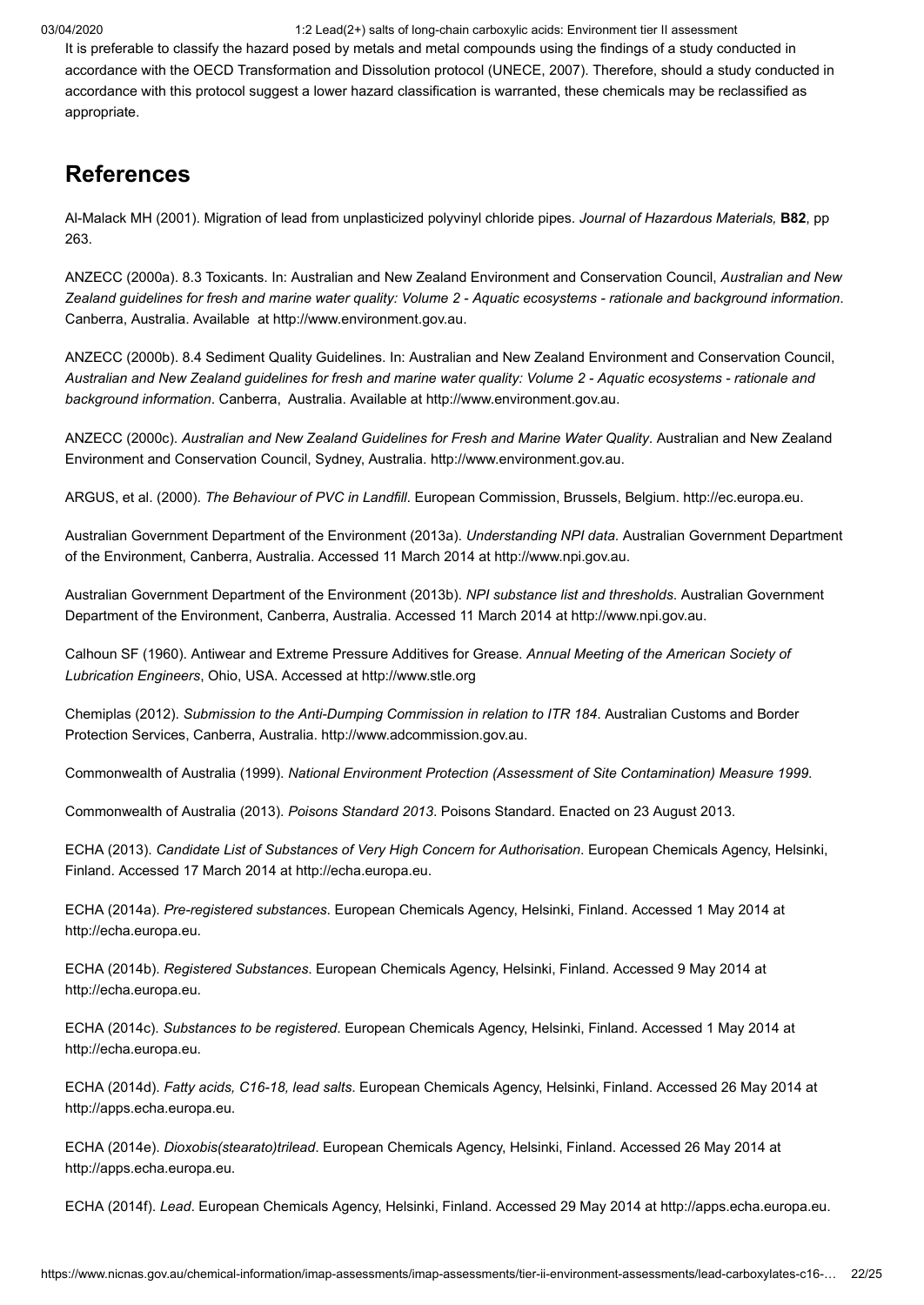<span id="page-22-14"></span>Environment Canada (2013a). *Status of Prioritized Substances*. Environment Canada, Gatineau, Canada. Accessed 1 May 2014 at [http://www.ec.gc.ca](http://www.ec.gc.ca/ese-ees/default.asp?lang=En&n=2AB9CF02-1).

<span id="page-22-11"></span>Environment Canada (2013b). *Search Engine for Chemicals and Polymers*. Environment Canada, Gatineau, Canada. Accessed 1 May 2014 at [http://www.ec.gc.ca](http://www.ec.gc.ca/lcpe-cepa/eng/substance/chemicals_polymers.cfm).

<span id="page-22-13"></span>Environment Canada (2013c). *Search Engine for the Results of DSL Categorisation*. Environment Canada, Gatineau, Canada. Accessed 21 November 2013 [http://www.ec.gc.ca](http://www.ec.gc.ca/lcpe-cepa/default.asp?lang=En&n=5F213FA8-1&wsdoc=D031CB30-B31B-D54C-0E46-37E32D526A1F).

<span id="page-22-4"></span>EPT (2003). *End-of-life Environmental Issues with PVC in Australia*. ExcelPlas Polymer Technology, Melbourne, Australia. [http://www.environment.gov.au](http://www.environment.gov.au/archive/settlements/publications/waste/pvc/pubs/pvc-final-report.pdf).

<span id="page-22-10"></span>ESPA (2014). *Stabilisers - What's new?* European Stabiliser Producers Association, Brussels, Belgium. [http://www.stabilisers.eu.](http://www.stabilisers.eu/uploads/News/ESPA-stabilisers_update_20140314.pdf)

<span id="page-22-15"></span>Government of Canada (2005). *Surface Coatings Materials Regulations*. Enacted on 19 April 2005.

<span id="page-22-8"></span>Health Canada (2013). *Final Human Health State of the Science Report on Lead*. Health Canada, Ottawa, Canada. [http://www.hc-sc.gc.ca](http://www.hc-sc.gc.ca/ewh-semt/alt_formats/pdf/pubs/contaminants/dhhssrl-rpecscepsh/dhhssrl-rpecscepsh-eng.pdf).

<span id="page-22-2"></span>Hunter KA and Liss PS (1976). Measurement of the Solubility Products of Various Metal Ion Carboxylates. *Journal of Electroanalytical Chemistry,* **73**, pp 347.

<span id="page-22-12"></span>KemI (2014). *KemI-stat*. Swedish Chemicals Agency (Swedish: Kemikalieinspektionen), Sundbyberg, Sweden. Accessed 1 May 2014 at http://apps.kemi.se/kemistat/start.aspx?sprak=e

<span id="page-22-16"></span>Koh L, et al. (1991). Factors Affecting the Leaching of Lead from UPVC Pipes. *Fourth Symposium on our Environment*, Singapore. Accessed at [http://link.springer.com](http://link.springer.com/chapter/10.1007/978-94-011-2664-9_21)

<span id="page-22-17"></span>Lasheen M, et al. (2008). Factors influencing lead and iron release from some Egyptian drinking water pipes. *Journal of Hazardous Materials,* **160**, pp 675.

<span id="page-22-0"></span>LMC (2013). *The OECD QSAR Toolbox for Grouping Chemicals into Categories*, v 3.1. Laboratory of Mathematical Chemistry, University "Prof. Dr. Assen Zlatarov", Burgas, Bulgaria. Available at [http://oasis-lmc.org](http://oasis-lmc.org/).

<span id="page-22-3"></span>Mauchauffee S, et al. (2008). Determination of the Solubility Products in Water at 20°C of 32 Metallic Carboxylates. *Industrial and Engineering Chemistry Research,* **47**, pp 7533.

<span id="page-22-5"></span>NICNAS (2006). *Australian High Volume Industrial Chemical List*. National Industrial Chemical Notification and Assessment Scheme, Sydney, Australia. [http://www.nicnas.gov.au.](http://www.nicnas.gov.au/__data/assets/pdf_file/0019/6661/NICNAS_AHVICL_2006_PDF.pdf)

<span id="page-22-18"></span>NICNAS (2007). *Lead Compounds in Industrial Surface Coatings and Inks*. National Industrial Chemical Notification and Assessment Scheme, Sydney, Australia. [http://www.nicnas.gov.au.](http://www.nicnas.gov.au/__data/assets/pdf_file/0016/4390/PEC_29_Lead-Compunds-in-Industrial-Surface-Coatings-and-Inks_Full_Report_PDF.pdf)

<span id="page-22-6"></span>NICNAS (2013). *Human Health Tier II Assessment for Lead Salts of Selected Fatty Acids*. National Industrial Chemicals Notification and Assessment Scheme, Sydney, Australia. Accessed 2 May 2014 at [http://www.nicnas.gov.au](http://www.nicnas.gov.au/chemical-information/imap-assessments/imap-group-assessment-report?assessment_id=114).

<span id="page-22-7"></span>NICNAS (2014). *AICS Listing: CAS Number 1072-35-1*. National Industrial Chemical Notification and Assessment Scheme, Sydney, Australia. Accessed 12 May 2014 at [http://www.nicnas.gov.au](http://www.nicnas.gov.au/regulation-and-compliance/aics/aics-search-page/chemical?id=1506).

<span id="page-22-19"></span>NITE (2014). *Japan Chemicals Collaborative Knowledge Database*. National Institute of Technology and Evaluation, Tokyo, Japan. Accessed 19 March 2014 at [http://www.safe.nite.go.jp.](http://www.safe.nite.go.jp/jcheck/top.action;jsessionid=2EAC29067591B266CC34B9196E5BEC46?request_locale=en)

<span id="page-22-1"></span>Nora A and Koenen G (2012). Metallic Soaps. In: Bellussi G, et al., *Ullmann's Encyclopedia of Industrial Chemistry*. Wiley. Available at [http://onlinelibrary.wiley.com.](http://onlinelibrary.wiley.com/book/10.1002/14356007)

<span id="page-22-9"></span>Nordic Council of Ministers (2013). *Substances in Preparations in Nordic Countries (SPIN)*. Chemical Group, Nordic Council of Ministers, Copenhagen, Denmark. Downloaded 9 November 2012. Available at [http://www.spin2000.net.](http://www.spin2000.net/spinmyphp/)

<span id="page-22-20"></span>NRC (2005). Dietary Fats: Total Fat and Fatty Acids. In: National Research Council, *Dietary Reference Intakes for Energy, Carbohydrate, Fiber, Fat, Fatty Acids, Cholesterol, Protein and Amino Acids (Macronutrients)*. The National Academies Press,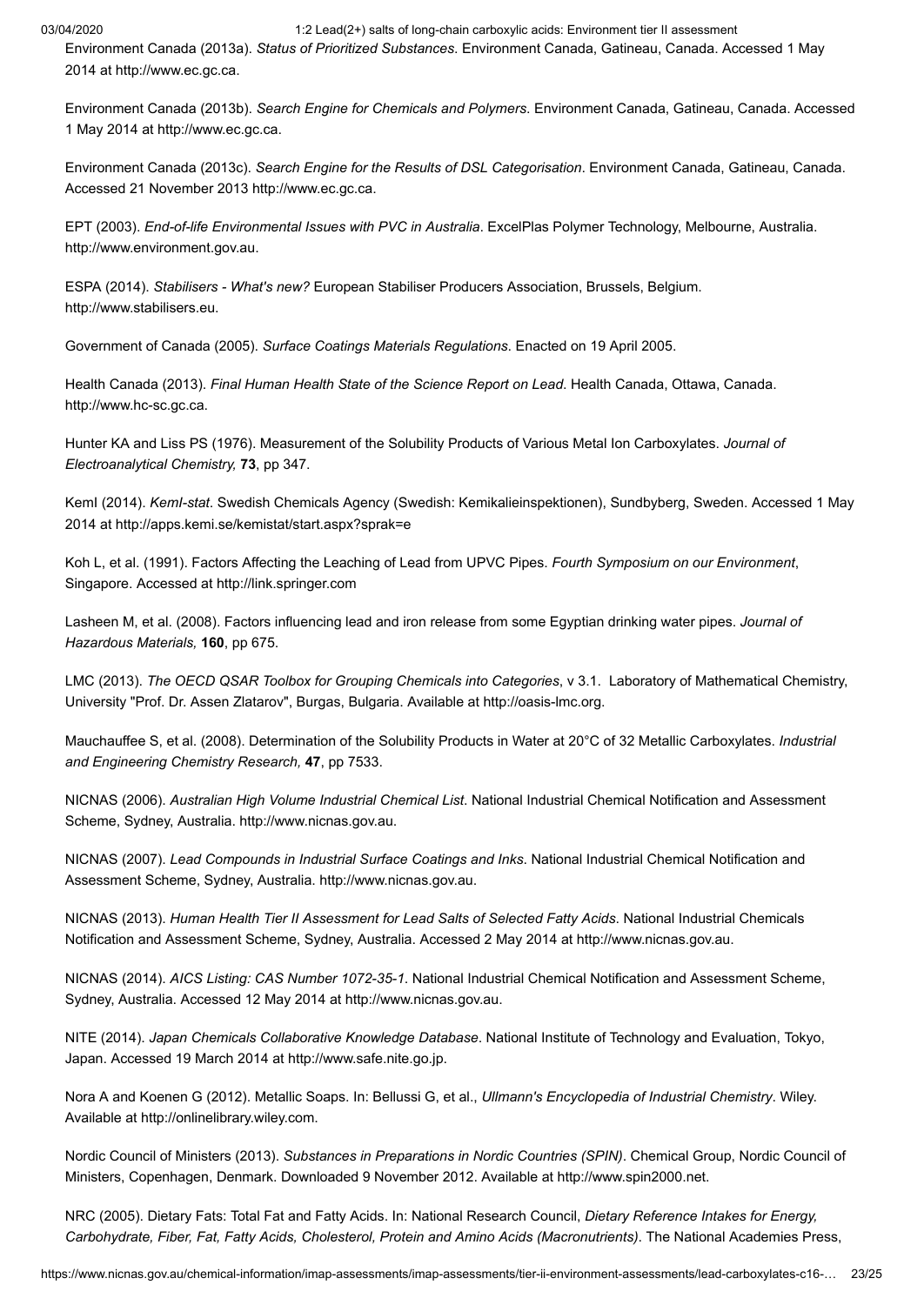03/04/2020 1:2 Lead(2+) salts of long-chain carboxylic acids: Environment tier II assessment Washington DC, USA. Available at [http://www.nap.edu](http://www.nap.edu/openbook.php?record_id=10490&page=422).

<span id="page-23-1"></span>OECD (2004). *Emission Scenario Document on Lubricants and Lubricant Additives*. Paris, France. [http://search.oecd.org.](http://search.oecd.org/officialdocuments/displaydocumentpdf/?cote=env/jm/mono%282004%2921&doclanguage=en)

<span id="page-23-9"></span>OECD (2012). *Assessment of Chemicals: Manual for the Assessment of Chemicals, Chapter 1*. Organisation for Economic Cooperation and Development, Paris, France. Accessed October, 2013 [http://www.oecd.org](http://www.oecd.org/env/ehs/risk-assessment/Chapter1_17%20September%202012.pdf).

<span id="page-23-10"></span>OECD (2013). *OECD Existing Chemicals Database*. Organisation for Economic Cooperation and Development, Paris, France. Accessed 13 November 2013 [http://webnet.oecd.org](http://webnet.oecd.org/HPV/UI/SIDS_Details.aspx?key=def4461f-aad7-49f4-8bec-00cdc7244a10&idx=0).

<span id="page-23-4"></span>PVC Europe (2014). *Lead Stabilisers*. PVC Europe, Brussels, Belgium. Accessed 9 May 2014 at [http://www.pvc.org](http://www.pvc.org/en/p/lead-stabilisers).

<span id="page-23-3"></span>Schwartz M (2012). *Encyclopedia of Materials, Parts and Finishes*. CRC Press, Florida, USA.

<span id="page-23-2"></span>Shugarman A (2003). *Monitoring Active Sulfur in EP Gear Oils - And Other Options for Monitoring EP Additive Depletion*. Noria Corporation, Tulsa, USA. Accessed at [http://www.machinerylubrication.com.](http://www.machinerylubrication.com/Read/496)

<span id="page-23-14"></span>Smith R (1998). *The Environmental Aspects of the Use of PVC in Building Products*. CSIRO Publishing, Melbourne, Australia.

<span id="page-23-0"></span>Tilley K (2013). *Australian PVC industry phases out lead*. Plastics News. Accessed 5 May 2014 at [http://www.plasticsnews.com.](http://www.plasticsnews.com/article/20130530/NEWS/130539991/australian-pvc-industry-phases-out-lead)

<span id="page-23-19"></span>UNECE (2007). *Annex 9: Guidance on Hazards to the Aquatic Environment*. United Nations Economic Commission for Europe, Geneva, Switzerland. [http://www.unece.org](http://www.unece.org/fileadmin/DAM/trans/danger/publi/ghs/ghs_rev02/English/13e_annex9.pdf).

<span id="page-23-20"></span>UNECE (2009). *Globally Harmonised System of Classification and Labelling of Chemicals (GHS), 3rd Revised Edition*. United Nations Economic Commission for Europe, Geneva, Switzerland. Accessed 12 November 2013 at [http://www.unece.org](http://www.unece.org/trans/danger/publi/ghs/ghs_rev03/03files_e.html)

<span id="page-23-6"></span>UNEP (1985). *The Vienna Convention for the Protection of the Ozone Layer and its Montreal Protocol on Substances that Deplete the Ozone Layer*. United Nations Environment Programme, Ozone Secretariat, Nairobi, Kenya. Accessed 12 November 2013 at [http://ozone.unep.org.](http://ozone.unep.org/)

<span id="page-23-5"></span>UNEP (2001). *The Stockholm Convention on Persistent Organic Pollutants*. United Nations Environment Programme, Secretariat of the Stockholm Convention, Châtelaine, Switzerland. Accessed 12 November 2013 at [http://www.pops.int.](http://www.pops.int/)

<span id="page-23-16"></span>UNEP (2010). *Final review of scientific information on lead*. United Nations Environment Programme, Nairobi, Kenya. [http://www.unep.org.](http://www.unep.org/chemicalsandwaste/Portals/9/Lead_Cadmium/docs/Interim_reviews/UNEP_GC26_INF_11_Add_1_Final_UNEP_Lead_review_and_apppendix_Dec_2010.pdf)

<span id="page-23-8"></span>UNEP (2011). *Operational Framework for the Global Alliance to Eliminate Lead Paint*. United Nations Environment Programme, Naroibi, Kenya. [http://www.unep.org](http://www.unep.org/chemicalsandwaste/Portals/9/Lead_Cadmium/docs/GAELP/GAELP%20Documents/GAELP_operational-framework%5B1%5D-FULL-JM131017_web.pdf).

<span id="page-23-18"></span>UNEP (2014). *Lead and Cadmium*. United Nations Environment Programme, Nairobi, Kenya. Accessed 5 March 2014 at [http://www.unep.org.](http://www.unep.org/chemicalsandwaste/LeadCadmium/tabid/29372/Default.aspx)

<span id="page-23-7"></span>UNEP & FAO (1998). *The Rotterdam Convention on the Prior Informed Consent procedure for Certain Hazardous Chemicals and Pesticides in International Trade*. United Nations Environment Programme and Food and Agriculture Organization of the United Nations, Châtelaine, Switzerland. Accessed 12 November 2013 at [http://www.pic.int.](http://www.pic.int/)

<span id="page-23-13"></span>United States Government (2008). *Consumer Product Safety Improvement Act of 2008*. CPSIA. Enacted on 14 August 2008.

<span id="page-23-15"></span>US EPA (1999). *Understanding Variation in Partition Coefficient, Kd, Values - Volume II: Review of Geochemistry and Available Kd Values for Cadmium, Cesium, Chromium, Lead, Plutonium, Radon, Strontium, Thorium, Tritium (3H), and Uranium*. United States Environmental Protection Agency, Washington DC, USA. [http://www.epa.gov.](http://www.epa.gov/rpdweb00/docs/kdreport/vol2/402-r-99-004b.pdf)

<span id="page-23-17"></span>US EPA (2007). *Framework for Metals Risk Assessment*. United States Environmental Protection Agency, Washington DC, USA. [http://www.epa.gov.](http://www.epa.gov/raf/metalsframework/pdfs/metals-risk-assessment-final.pdf)

<span id="page-23-11"></span>US EPA (2012). *Is My Facility's Six-Digit NAICS Code a TRI-Covered Industry?* United States Environmental Protection Agency, Washington DC, USA. Accessed 17 April 2013 at [http://www2.epa.gov.](http://www2.epa.gov/toxics-release-inventory-tri-program/my-facilitys-six-digit-naics-code-tri-covered-industry)

<span id="page-23-12"></span>US EPA (2014a). *Basics of TRI Reporting*. United States Environmental Protection Agency, Washington DC, USA. Accessed 3 April 2014 at [http://www2.epa.gov](http://www2.epa.gov/toxics-release-inventory-tri-program/basics-tri-reporting).